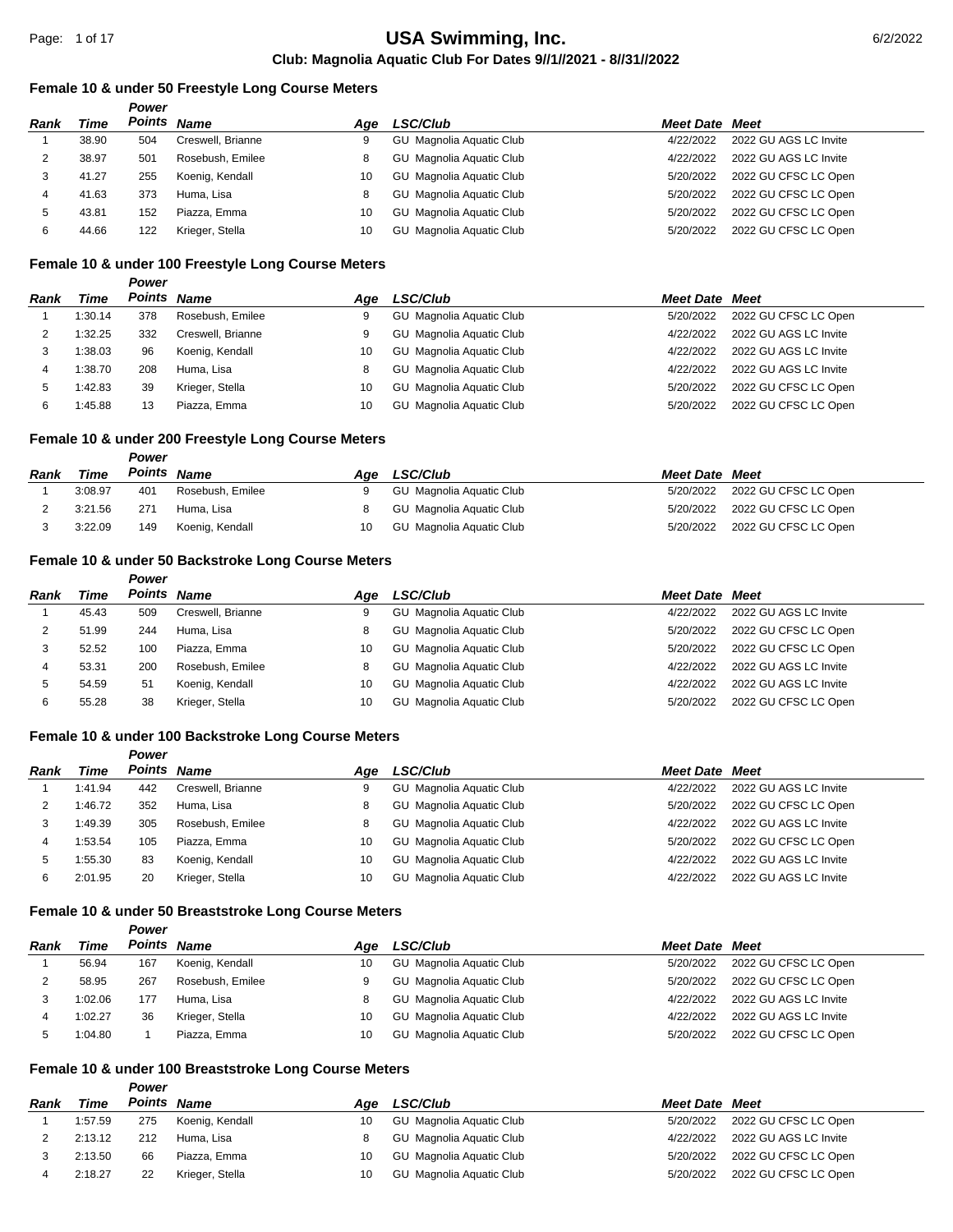# **Club: Magnolia Aquatic Club For Dates 9//1//2021 - 8//31//2022** USA Swimming, Inc. **Case 2018 17 and 2012/2022**

#### **Female 10 & under 50 Butterfly Long Course Meters**

|      |         | Power       |                   |     |                          |                       |                       |
|------|---------|-------------|-------------------|-----|--------------------------|-----------------------|-----------------------|
| Rank | Time    | Points Name |                   | Aae | <b>LSC/Club</b>          | <b>Meet Date Meet</b> |                       |
|      | 43.40   | 496         | Creswell, Brianne |     | GU Magnolia Aquatic Club | 4/22/2022             | 2022 GU AGS LC Invite |
|      | 51.97   | 189         | Rosebush, Emilee  | 8   | GU Magnolia Aquatic Club | 4/22/2022             | 2022 GU AGS LC Invite |
|      | 54.11   | 41          | Koenig, Kendall   | 10  | GU Magnolia Aquatic Club | 5/20/2022             | 2022 GU CFSC LC Open  |
|      | 56.33   | 10          | Piazza, Emma      | 10  | GU Magnolia Aquatic Club | 4/22/2022             | 2022 GU AGS LC Invite |
|      | 1:00.78 |             | Huma, Lisa        |     | GU Magnolia Aquatic Club | 5/20/2022             | 2022 GU CFSC LC Open  |

#### **Female 10 & under 200 Individual Medley Long Course Meters**

|      |         | Power       |                  |     |                          |                       |                                |
|------|---------|-------------|------------------|-----|--------------------------|-----------------------|--------------------------------|
| Rank | Time    | Points Name |                  | Aae | <b>LSC/Club</b>          | <b>Meet Date Meet</b> |                                |
|      | 3:47.11 | 340         | Rosebush, Emilee | 9   | GU Magnolia Aguatic Club |                       | 5/20/2022 2022 GU CFSC LC Open |
|      | 3:50.86 | 180         | Koenig, Kendall  | 10  | GU Magnolia Aquatic Club |                       | 5/20/2022 2022 GU CFSC LC Open |
|      | 4:13.22 | 147         | Huma, Lisa       |     | GU Magnolia Aquatic Club |                       | 5/20/2022 2022 GU CFSC LC Open |

## **Female 11-12 50 Freestyle Long Course Meters**

|      |       | <b>Power</b> |                     |     |                          |                  |                       |
|------|-------|--------------|---------------------|-----|--------------------------|------------------|-----------------------|
| Rank | Time  |              | Points Name         | Age | LSC/Club                 | <b>Meet Date</b> | Meet                  |
|      | 30.91 | 635          | Arrowsmith, Emma    | 12  | GU Magnolia Aquatic Club | 5/20/2022        | 2022 GU CFSC LC Open  |
| 2    | 31.20 | 692          | Rosebush, Allie     | 11  | GU Magnolia Aquatic Club | 5/20/2022        | 2022 GU CFSC LC Open  |
| 3    | 32.70 | 516          | Sanchez, Sophia     | 12  | GU Magnolia Aquatic Club | 4/22/2022        | 2022 GU AGS LC Invite |
| 4    | 33.03 | 495          | Brown, Emily        | 12  | GU Magnolia Aquatic Club | 5/20/2022        | 2022 GU CFSC LC Open  |
| 5    | 34.02 | 508          | Treadaway, Caeleigh | 11  | GU Magnolia Aquatic Club | 4/22/2022        | 2022 GU AGS LC Invite |
| 6    | 34.23 | 495          | Jones, Cheyenne     | 11  | GU Magnolia Aquatic Club | 5/20/2022        | 2022 GU CFSC LC Open  |
|      | 35.79 | 402          | Short, Mia          | 11  | GU Magnolia Aquatic Club | 4/22/2022        | 2022 GU AGS LC Invite |
| 8    | 36.43 | 365          | McDaniel, Kenley    | 11  | GU Magnolia Aquatic Club | 5/20/2022        | 2022 GU CFSC LC Open  |
| 9    | 41.95 | 51           | Gonzalez, Celia     | 12  | GU Magnolia Aquatic Club | 5/20/2022        | 2022 GU CFSC LC Open  |
| 10   | 43.93 | 38           | Harrison, Sofia     | 11  | GU Magnolia Aquatic Club | 4/22/2022        | 2022 GU AGS LC Invite |

## **Female 11-12 100 Freestyle Long Course Meters**

#### *Power*

| Rank | Time    | Points | Name                | Age | <b>LSC/Club</b>          | <b>Meet Date Meet</b> |                       |
|------|---------|--------|---------------------|-----|--------------------------|-----------------------|-----------------------|
|      | 1:07.86 | 594    | Arrowsmith, Emma    | 12  | GU Magnolia Aquatic Club | 5/20/2022             | 2022 GU CFSC LC Open  |
| 2    | 1:08.87 | 661    | Rosebush, Allie     | 11  | GU Magnolia Aquatic Club | 4/22/2022             | 2022 GU AGS LC Invite |
| 3    | 1:11.11 | 487    | Brown, Emily        | 12  | GU Magnolia Aguatic Club | 4/22/2022             | 2022 GU AGS LC Invite |
| 4    | 1:14.95 | 372    | Sanchez, Sophia     | 12  | GU Magnolia Aquatic Club | 4/22/2022             | 2022 GU AGS LC Invite |
| 5    | 1:15.62 | 447    | Treadaway, Caeleigh | 11  | GU Magnolia Aguatic Club | 5/20/2022             | 2022 GU CFSC LC Open  |
| 6    | 1:18.89 | 355    | Short, Mia          | 11  | GU Magnolia Aquatic Club | 4/22/2022             | 2022 GU AGS LC Invite |
|      | 1:24.64 | 215    | McDaniel, Kenley    | 11  | GU Magnolia Aquatic Club | 4/22/2022             | 2022 GU AGS LC Invite |
| 8    | 1:32.10 | 26     | Patty, Arya         | 12  | GU Magnolia Aguatic Club | 4/22/2022             | 2022 GU AGS LC Invite |
| 9    | 1:38.15 |        | Gonzalez, Celia     | 12  | GU Magnolia Aquatic Club | 5/20/2022             | 2022 GU CFSC LC Open  |
| 10   | 1:38.16 | 10     | Harrison, Sofia     | 11  | GU Magnolia Aquatic Club | 4/22/2022             | 2022 GU AGS LC Invite |

#### **Female 11-12 200 Freestyle Long Course Meters**

*Power*

| Rank | Time    | Points Name |                     | Aae | <b>LSC/Club</b>                 | <b>Meet Date Meet</b> |                      |
|------|---------|-------------|---------------------|-----|---------------------------------|-----------------------|----------------------|
|      | 2:25.69 | 703         | Rosebush, Allie     | 11  | <b>GU</b> Magnolia Aquatic Club | 5/20/2022             | 2022 GU CFSC LC Open |
|      | 2:30.35 | 511         | Arrowsmith, Emma    | 12  | <b>GU</b> Magnolia Aquatic Club | 5/20/2022             | 2022 GU CFSC LC Open |
| 3    | 2:35.66 | 428         | Brown, Emily        | 12  | GU Magnolia Aquatic Club        | 5/20/2022             | 2022 GU CFSC LC Open |
| 4    | 2:39.80 | 472         | Jones, Cheyenne     | 11  | GU Magnolia Aquatic Club        | 5/20/2022             | 2022 GU CFSC LC Open |
| 5    | 2:42.52 | 432         | Treadaway, Caeleigh | 11  | GU Magnolia Aquatic Club        | 5/20/2022             | 2022 GU CFSC LC Open |
| 6    | 2:53.23 | 291         | Short, Mia          | 11  | GU Magnolia Aquatic Club        | 5/20/2022             | 2022 GU CFSC LC Open |
|      | 3:04.80 | 167         | McDaniel, Kenley    | 11  | GU Magnolia Aquatic Club        | 5/20/2022             | 2022 GU CFSC LC Open |

## **Female 11-12 400 Freestyle Long Course Meters**

| Power |  |
|-------|--|
|       |  |

| Rank | Time    | Points Name |                  | Age LSC/Club             | <b>Meet Date Meet</b> |                       |
|------|---------|-------------|------------------|--------------------------|-----------------------|-----------------------|
|      | 5:05.02 | 701         | Rosebush. Allie  | GU Magnolia Aquatic Club | 5/20/2022             | 2022 GU CFSC LC Open  |
|      | 5:34.03 | 371         | Arrowsmith. Emma | GU Magnolia Aquatic Club | 4/22/2022             | 2022 GU AGS LC Invite |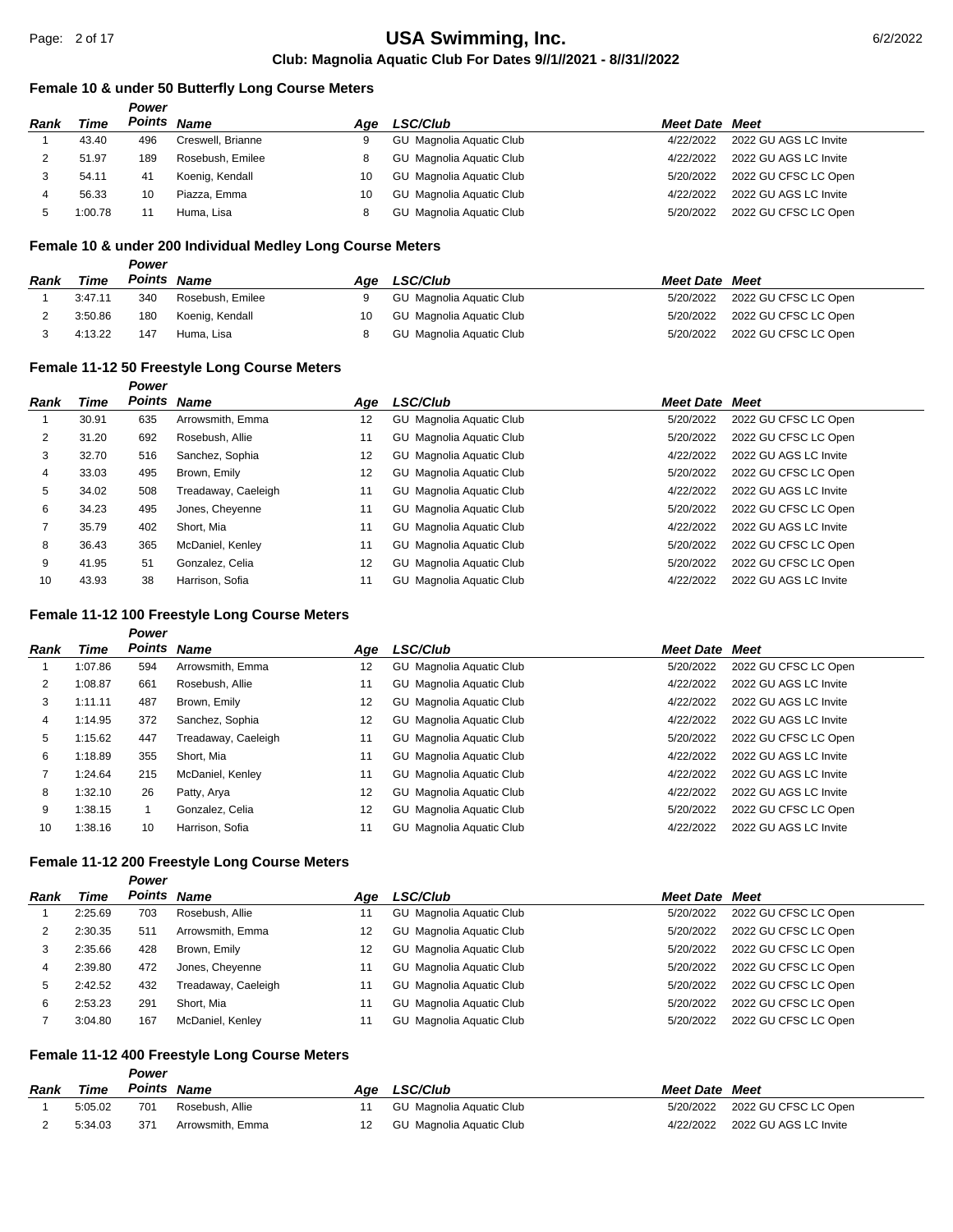#### **Female 11-12 800 Freestyle Long Course Meters**

|      |          | Power  |                  |     |                          |                       |                       |
|------|----------|--------|------------------|-----|--------------------------|-----------------------|-----------------------|
| Rank | Time     | Points | <b>Name</b>      | Age | <b>LSC/Club</b>          | <b>Meet Date Meet</b> |                       |
|      | 11:22.24 | 459    | Arrowsmith, Emma |     | GU Magnolia Aquatic Club | 4/22/2022             | 2022 GU AGS LC Invite |

#### **Female 11-12 50 Backstroke Long Course Meters**

|      |       | Power       |                  |     |                          |                       |                       |
|------|-------|-------------|------------------|-----|--------------------------|-----------------------|-----------------------|
| Rank | Time  | Points Name |                  | Age | LSC/Club                 | <b>Meet Date Meet</b> |                       |
|      | 38.47 | 453         | Brown, Emily     | 12  | GU Magnolia Aquatic Club | 4/22/2022             | 2022 GU AGS LC Invite |
|      | 41.75 | 280         | Sanchez, Sophia  | 12  | GU Magnolia Aquatic Club | 4/22/2022             | 2022 GU AGS LC Invite |
| 3    | 43.31 | 291         | Short, Mia       | 11  | GU Magnolia Aquatic Club | 4/22/2022             | 2022 GU AGS LC Invite |
| 4    | 44.66 | 231         | McDaniel, Kenley | 11  | GU Magnolia Aquatic Club | 4/22/2022             | 2022 GU AGS LC Invite |
| 5    | 51.20 | 26          | Harrison, Sofia  | 11  | GU Magnolia Aquatic Club | 4/22/2022             | 2022 GU AGS LC Invite |
| 6    | 52.05 |             | Gonzalez, Celia  | 12  | GU Magnolia Aquatic Club | 5/20/2022             | 2022 GU CFSC LC Open  |

## **Female 11-12 100 Backstroke Long Course Meters**

*Power*

*Power*

*Power*

| Rank | Time    | Points Name |                     | Aae | <b>LSC/Club</b>          | <b>Meet Date Meet</b> |                       |
|------|---------|-------------|---------------------|-----|--------------------------|-----------------------|-----------------------|
|      | 1:18.59 | 671         | Rosebush, Allie     | 11  | GU Magnolia Aquatic Club | 4/22/2022             | 2022 GU AGS LC Invite |
| 2    | 1:21.58 | 587         | Jones, Cheyenne     | 11  | GU Magnolia Aquatic Club | 4/22/2022             | 2022 GU AGS LC Invite |
| 3    | 1:21.97 | 469         | Brown, Emily        | 12  | GU Magnolia Aquatic Club | 4/22/2022             | 2022 GU AGS LC Invite |
| 4    | :26.08  | 469         | Treadaway, Caeleigh | 11  | GU Magnolia Aquatic Club | 4/22/2022             | 2022 GU AGS LC Invite |
| 5    | :30.51  | 264         | Sanchez, Sophia     | 12  | GU Magnolia Aquatic Club | 4/22/2022             | 2022 GU AGS LC Invite |
| 6    | :34.47  | 275         | Short, Mia          | 11  | GU Magnolia Aquatic Club | 4/22/2022             | 2022 GU AGS LC Invite |
|      | :38.57  | 195         | McDaniel, Kenley    | 11  | GU Magnolia Aquatic Club | 5/20/2022             | 2022 GU CFSC LC Open  |
| 8    | :48.68  | 2           | Gonzalez, Celia     | 12  | GU Magnolia Aquatic Club | 5/20/2022             | 2022 GU CFSC LC Open  |
| 9    | 1:54.56 |             | Harrison, Sofia     |     | GU Magnolia Aquatic Club | 4/22/2022             | 2022 GU AGS LC Invite |

#### **Female 11-12 200 Backstroke Long Course Meters**

| Rank | Time    | Points | Name            | Aqe | LSC/Club                      | <b>Meet Date</b> | Meet                  |
|------|---------|--------|-----------------|-----|-------------------------------|------------------|-----------------------|
|      | 2:46.02 | 748    | Rosebush, Allie |     | ' Magnolia Aquatic Club<br>GU | 4/22/2022        | 2022 GU AGS LC Invite |

#### **Female 11-12 50 Breaststroke Long Course Meters**

| <b>Rank</b> | Time    | Points Name |                     | Age | <b>LSC/Club</b>             | <b>Meet Date Meet</b> |                       |
|-------------|---------|-------------|---------------------|-----|-----------------------------|-----------------------|-----------------------|
|             | 43.82   | 511         | Jones, Cheyenne     | 11  | GU Magnolia Aquatic Club    | 5/20/2022             | 2022 GU CFSC LC Open  |
|             | 44.49   | 389         | Brown, Emily        | 12  | GU Magnolia Aquatic Club    | 5/20/2022             | 2022 GU CFSC LC Open  |
| 3           | 45.61   | 339         | Sanchez, Sophia     | 12  | GU Magnolia Aquatic Club    | 4/22/2022             | 2022 GU AGS LC Invite |
| 4           | 49.05   | 283         | Short, Mia          | 11  | GU Magnolia Aquatic Club    | 5/20/2022             | 2022 GU CFSC LC Open  |
| 5           | 51.91   | 176         | Treadaway, Caeleigh | 11  | GU Magnolia Aquatic Club    | 5/20/2022             | 2022 GU CFSC LC Open  |
| 6           | 55.62   | 63          | McDaniel, Kenley    | 11  | GU Magnolia Aquatic Club    | 4/22/2022             | 2022 GU AGS LC Invite |
|             | 1:05.87 |             | Harrison, Sofia     | 11  | GU Magnolia Aquatic Club    | 4/22/2022             | 2022 GU AGS LC Invite |
| 8           | 1:08.69 |             | Gonzalez, Celia     | 12  | Magnolia Aguatic Club<br>GU | 5/20/2022             | 2022 GU CFSC LC Open  |

## **Female 11-12 100 Breaststroke Long Course Meters**

|  | Power                            |     |
|--|----------------------------------|-----|
|  | <b>D</b> = <i>i</i> = <i>i</i> = | . . |

| Rank | Time    | Points Name |                     | Age | LSC/Club                        | <b>Meet Date Meet</b> |                       |
|------|---------|-------------|---------------------|-----|---------------------------------|-----------------------|-----------------------|
|      | 1:32.17 | 594         | Jones, Cheyenne     | 11  | <b>GU</b> Magnolia Aquatic Club | 5/20/2022             | 2022 GU CFSC LC Open  |
|      | 1:35.47 | 411         | Brown, Emily        | 12  | GU Magnolia Aquatic Club        | 4/22/2022             | 2022 GU AGS LC Invite |
| 3    | 1:42.08 | 277         | Sanchez, Sophia     | 12  | GU Magnolia Aquatic Club        | 4/22/2022             | 2022 GU AGS LC Invite |
| 4    | 1:45.56 | 318         | Short, Mia          | 11  | GU Magnolia Aquatic Club        | 5/20/2022             | 2022 GU CFSC LC Open  |
| 5    | 1:52.68 | 193         | Treadaway, Caeleigh |     | GU Magnolia Aquatic Club        | 5/20/2022             | 2022 GU CFSC LC Open  |
| 6    | 2:03.10 | 48          | McDaniel, Kenley    | 11  | GU Magnolia Aquatic Club        | 4/22/2022             | 2022 GU AGS LC Invite |
|      | 2:31.39 |             | Gonzalez, Celia     | 12  | GU Magnolia Aquatic Club        | 5/20/2022             | 2022 GU CFSC LC Open  |
| 8    | 2:31.97 |             | Harrison, Sofia     |     | GU Magnolia Aquatic Club        | 4/22/2022             | 2022 GU AGS LC Invite |

#### **Female 11-12 200 Breaststroke Long Course Meters**

| Rank | Time    | Points Name |                 | Age LSC/Club                | <b>Meet Date Meet</b> |                                 |
|------|---------|-------------|-----------------|-----------------------------|-----------------------|---------------------------------|
|      | 3:15.32 | 662         | Jones, Cheyenne | 11 GU Magnolia Aguatic Club |                       | 4/22/2022 2022 GU AGS LC Invite |
|      | 3:20.25 | 490         | Brown. Emilv    | 12 GU Magnolia Aguatic Club |                       | 5/20/2022 2022 GU CFSC LC Open  |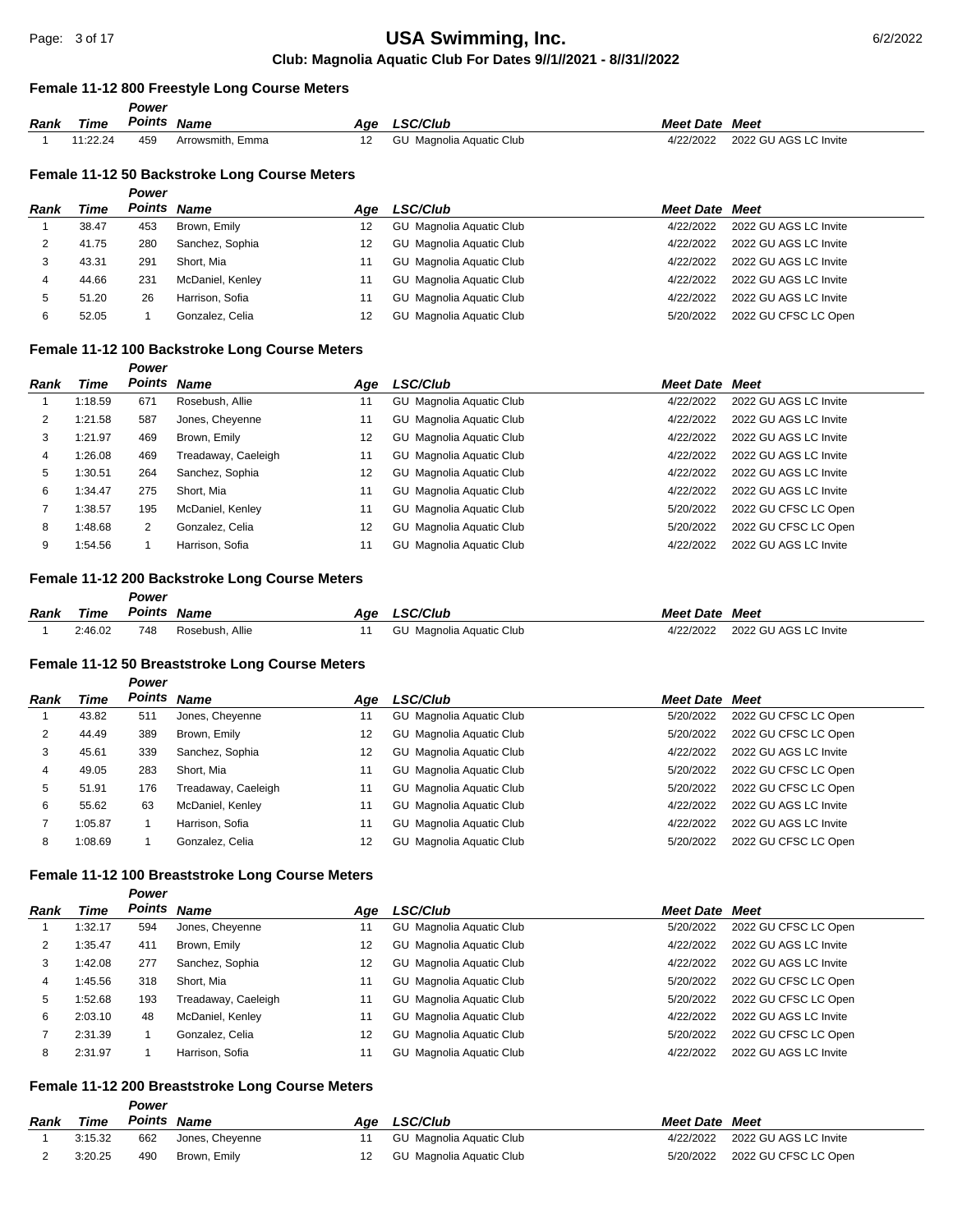#### **Female 11-12 50 Butterfly Long Course Meters**

|      |       | <b>Power</b> |                     |     |                          |                       |                       |
|------|-------|--------------|---------------------|-----|--------------------------|-----------------------|-----------------------|
| Rank | Time  | Points Name  |                     | Aae | <b>LSC/Club</b>          | <b>Meet Date Meet</b> |                       |
|      | 34.84 | 551          | Arrowsmith, Emma    | 12  | GU Magnolia Aguatic Club | 5/20/2022             | 2022 GU CFSC LC Open  |
| 2    | 35.39 | 605          | Rosebush, Allie     |     | GU Magnolia Aquatic Club | 5/20/2022             | 2022 GU CFSC LC Open  |
| 3    | 37.42 | 411          | Brown, Emily        | 12  | GU Magnolia Aquatic Club | 5/20/2022             | 2022 GU CFSC LC Open  |
| 4    | 40.49 | 342          | Treadaway, Caeleigh |     | GU Magnolia Aquatic Club | 5/20/2022             | 2022 GU CFSC LC Open  |
| 5    | 41.98 | 275          | Short, Mia          | 11  | GU Magnolia Aquatic Club | 5/20/2022             | 2022 GU CFSC LC Open  |
| 6    | 44.49 | 173          | McDaniel, Kenley    | 11  | GU Magnolia Aquatic Club | 4/22/2022             | 2022 GU AGS LC Invite |
|      | 53.09 |              | Patty, Arya         | 12  | GU Magnolia Aquatic Club | 4/22/2022             | 2022 GU AGS LC Invite |

## **Female 11-12 100 Butterfly Long Course Meters**

|      |         | Power       |                     |     |                          |                       |                       |
|------|---------|-------------|---------------------|-----|--------------------------|-----------------------|-----------------------|
| Rank | Time    | Points Name |                     | Aae | <b>LSC/Club</b>          | <b>Meet Date Meet</b> |                       |
|      | 1:22.44 | 536         | Rosebush, Allie     |     | GU Magnolia Aquatic Club | 5/20/2022             | 2022 GU CFSC LC Open  |
|      | 1:25.18 | 372         | Arrowsmith, Emma    | 12  | GU Magnolia Aquatic Club | 4/22/2022             | 2022 GU AGS LC Invite |
|      | 1:29.57 | 279         | Brown, Emily        | 12  | GU Magnolia Aguatic Club | 5/20/2022             | 2022 GU CFSC LC Open  |
|      | :35.67  | 254         | Treadaway, Caeleigh |     | GU Magnolia Aquatic Club | 4/22/2022             | 2022 GU AGS LC Invite |

#### **Female 11-12 200 Butterfly Long Course Meters**

|      |         | Power       |                 |     |                          |                       |                      |
|------|---------|-------------|-----------------|-----|--------------------------|-----------------------|----------------------|
| Rank | Time    | Points Name |                 | Age | <b>LSC/Club</b>          | <b>Meet Date Meet</b> |                      |
|      | 3:00.52 | 643         | Rosebush, Allie |     | GU Magnolia Aquatic Club | 5/20/2022             | 2022 GU CFSC LC Open |

## **Female 11-12 200 Individual Medley Long Course Meters**

|      |         | Power  |                 |     |                          |                       |                       |
|------|---------|--------|-----------------|-----|--------------------------|-----------------------|-----------------------|
| Rank | Time    | Points | Name            | Aae | <b>LSC/Club</b>          | <b>Meet Date Meet</b> |                       |
|      | 2:51.92 | 630    | Rosebush, Allie |     | GU Magnolia Aquatic Club | 4/22/2022             | 2022 GU AGS LC Invite |
|      | 2:52.67 | 620    | Jones, Cheyenne |     | GU Magnolia Aguatic Club | 4/22/2022             | 2022 GU AGS LC Invite |

#### **Female 11-12 400 Individual Medley Long Course Meters**

|      |         | Power       |                 |     |                          |                       |                       |
|------|---------|-------------|-----------------|-----|--------------------------|-----------------------|-----------------------|
| Rank | Time    | Points Name |                 | Age | <b>LSC/Club</b>          | <b>Meet Date Meet</b> |                       |
|      | 6:00.32 | 730         | Jones, Cheyenne |     | GU Magnolia Aguatic Club | 4/22/2022             | 2022 GU AGS LC Invite |

#### **Female 13-14 50 Freestyle Long Course Meters**

*Power*

| Rank | Time  | Points Name |                   | Age | LSC/Club                 | <b>Meet Date Meet</b> |                       |
|------|-------|-------------|-------------------|-----|--------------------------|-----------------------|-----------------------|
|      | 30.66 | 552         | Tomlinson, Emily  | 14  | GU Magnolia Aquatic Club | 5/20/2022             | 2022 GU CFSC LC Open  |
| 2    | 30.97 | 568         | Fedoruk, Sarah    | 13  | GU Magnolia Aquatic Club | 5/20/2022             | 2022 GU CFSC LC Open  |
| 3    | 31.29 | 505         | Jones, Arianna    | 14  | GU Magnolia Aquatic Club | 5/20/2022             | 2022 GU CFSC LC Open  |
| 4    | 32.85 | 395         | Reisyte, Andriana | 14  | GU Magnolia Aquatic Club | 4/22/2022             | 2022 GU AGS LC Invite |
| 5    | 33.24 | 369         | Phillips, Kendall | 14  | GU Magnolia Aquatic Club | 4/22/2022             | 2022 GU AGS LC Invite |
| 6    | 33.64 | 380         | Wooley, Melony    | 13  | GU Magnolia Aquatic Club | 4/22/2022             | 2022 GU AGS LC Invite |
|      | 34.91 | 263         | Kahanek, Natalie  | 14  | GU Magnolia Aquatic Club | 4/22/2022             | 2022 GU AGS LC Invite |
| 8    | 36.01 | 200         | Winslow, Kate     | 14  | GU Magnolia Aquatic Club | 5/20/2022             | 2022 GU CFSC LC Open  |
| 9    | 37.79 | 141         | Martinez, Anali   | 13  | GU Magnolia Aquatic Club | 4/22/2022             | 2022 GU AGS LC Invite |
| 10   | 38.81 | 95          | Kologinczak, Ava  | 13  | GU Magnolia Aquatic Club | 4/22/2022             | 2022 GU AGS LC Invite |

#### **Female 13-14 100 Freestyle Long Course Meters**

| Rank | Time    |     | Points Name         | Age | LSC/Club                 | <b>Meet Date Meet</b> |                       |
|------|---------|-----|---------------------|-----|--------------------------|-----------------------|-----------------------|
|      | 1:06.20 | 538 | Huma, Emma          | 14  | GU Magnolia Aquatic Club | 4/22/2022             | 2022 GU AGS LC Invite |
| 2    | 1:07.11 | 504 | Tomlinson, Emily    | 14  | GU Magnolia Aquatic Club | 5/20/2022             | 2022 GU CFSC LC Open  |
| 3    | 1:07.22 | 533 | Fedoruk, Sarah      | 13  | GU Magnolia Aquatic Club | 5/20/2022             | 2022 GU CFSC LC Open  |
| 4    | 1:07.41 | 493 | Jones, Arianna      | 14  | GU Magnolia Aquatic Club | 4/22/2022             | 2022 GU AGS LC Invite |
| 5    | 1:09.11 | 433 | Reisyte, Andriana   | 14  | GU Magnolia Aquatic Club | 4/22/2022             | 2022 GU AGS LC Invite |
| 6    | 1:13.78 | 284 | Phillips, Kendall   | 14  | GU Magnolia Aquatic Club | 4/22/2022             | 2022 GU AGS LC Invite |
|      | 1:13.92 | 308 | Wooley, Melony      | 13  | GU Magnolia Aquatic Club | 5/20/2022             | 2022 GU CFSC LC Open  |
| 8    | 1:19.22 | 166 | Martinez, Anali     | 13  | GU Magnolia Aquatic Club | 4/22/2022             | 2022 GU AGS LC Invite |
| 9    | 1:20.91 | 129 | Larracilla, Daniela | 13  | GU Magnolia Aquatic Club | 5/20/2022             | 2022 GU CFSC LC Open  |
| 10   | 1:23.60 | 77  | Kologinczak, Ava    | 13  | GU Magnolia Aquatic Club | 4/22/2022             | 2022 GU AGS LC Invite |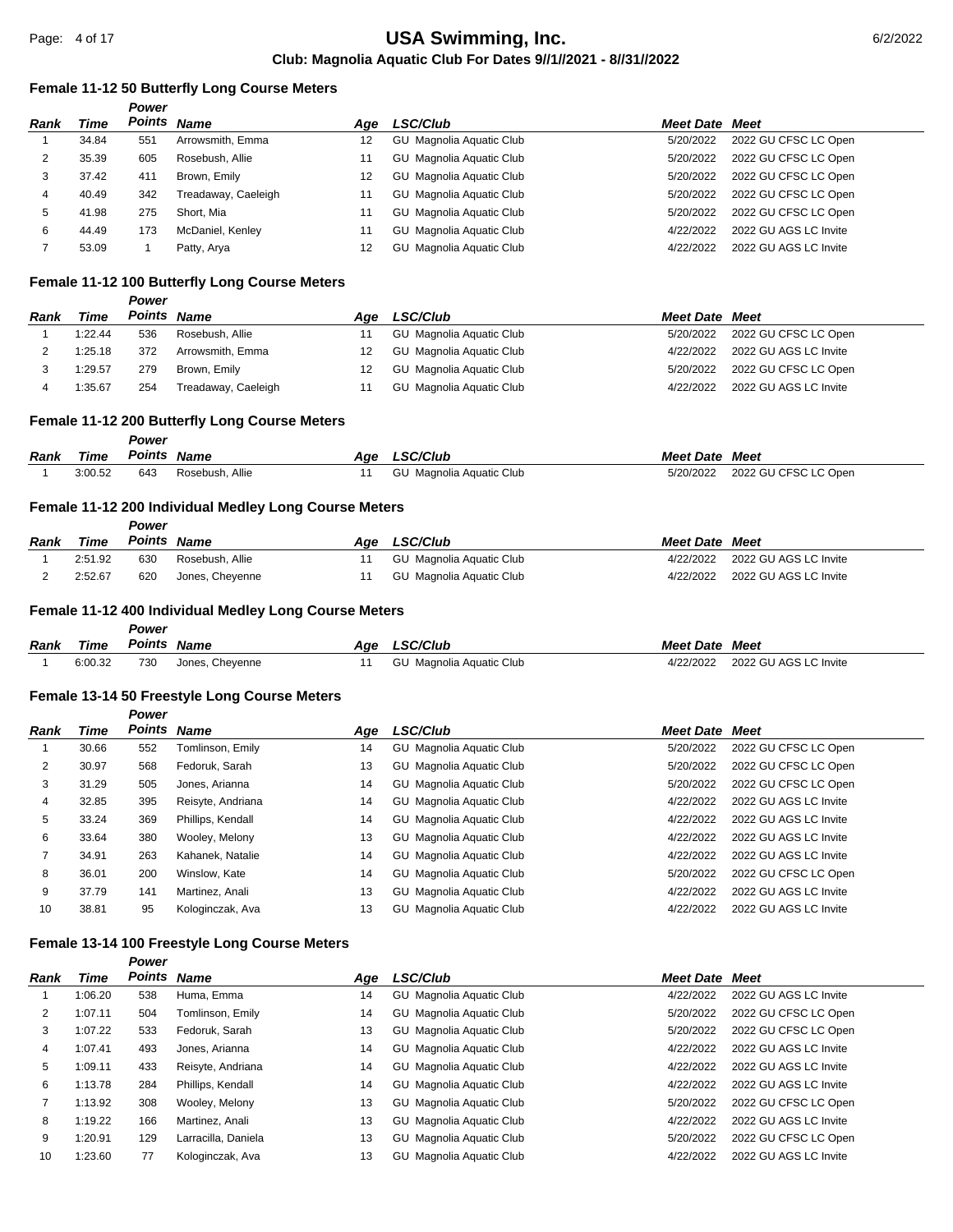#### **Female 13-14 200 Freestyle Long Course Meters**

|      |         | Power              |                   |     |                                 |                       |                       |
|------|---------|--------------------|-------------------|-----|---------------------------------|-----------------------|-----------------------|
| Rank | Time    | <b>Points Name</b> |                   | Age | LSC/Club                        | <b>Meet Date Meet</b> |                       |
|      | 2:17.23 | 618                | Huma, Emma        | 14  | GU Magnolia Aquatic Club        | 4/22/2022             | 2022 GU AGS LC Invite |
| 2    | 2:17.41 | 614                | Britt, Ella       | 14  | GU Magnolia Aquatic Club        | 4/22/2022             | 2022 GU AGS LC Invite |
| 3    | 2:25.45 | 462                | Jones, Arianna    | 14  | GU Magnolia Aquatic Club        | 5/20/2022             | 2022 GU CFSC LC Open  |
| 4    | 2:26.45 | 466                | Fedoruk, Sarah    | 13  | <b>GU</b> Magnolia Aquatic Club | 5/20/2022             | 2022 GU CFSC LC Open  |
| 5    | 2:26.73 | 439                | Reisyte, Andriana | 14  | <b>GU</b> Magnolia Aquatic Club | 5/20/2022             | 2022 GU CFSC LC Open  |
| 6    | 2:28.82 | 404                | Tomlinson, Emily  | 14  | GU Magnolia Aquatic Club        | 5/20/2022             | 2022 GU CFSC LC Open  |
|      | 2:40.55 | 248                | Wooley, Melony    | 13  | <b>GU</b> Magnolia Aquatic Club | 5/20/2022             | 2022 GU CFSC LC Open  |
| 8    | 2:46.79 | 156                | Phillips, Kendall | 14  | <b>GU</b> Magnolia Aquatic Club | 4/22/2022             | 2022 GU AGS LC Invite |
| 9    | 3:03.87 | 30                 | Almazan, Romina   | 13  | Magnolia Aguatic Club<br>GU     | 4/22/2022             | 2022 GU AGS LC Invite |
| 10   | 3:11.40 | 3                  | Kologinczak, Ava  | 13  | GU Magnolia Aquatic Club        | 4/22/2022             | 2022 GU AGS LC Invite |

#### **Female 13-14 400 Freestyle Long Course Meters**

|      |         | Power<br>Points Name |                   |     |                          |                       |                                |
|------|---------|----------------------|-------------------|-----|--------------------------|-----------------------|--------------------------------|
| Rank | Time    |                      |                   | Aae | <b>LSC/Club</b>          | <b>Meet Date Meet</b> |                                |
|      | 4:50.79 | 578                  | Britt, Ella       | 14  | GU Magnolia Aguatic Club | 4/22/2022             | 2022 GU AGS LC Invite          |
|      | 5:03.32 | 463                  | Reisyte, Andriana | 14  | GU Magnolia Aguatic Club |                       | 5/20/2022 2022 GU CFSC LC Open |
|      | 5:10.69 | 421                  | Fedoruk. Sarah    | 13  | GU Magnolia Aguatic Club | 4/22/2022             | 2022 GU AGS LC Invite          |

## **Female 13-14 800 Freestyle Long Course Meters**

|      |             | Power       |                   |     |                          |                       |                       |
|------|-------------|-------------|-------------------|-----|--------------------------|-----------------------|-----------------------|
| Rank | <b>Time</b> | Points Name |                   | Aae | <b>LSC/Club</b>          | <b>Meet Date Meet</b> |                       |
|      | 10:06.47    | 571         | Huma. Emma        | 14  | GU Magnolia Aguatic Club | 4/22/2022             | 2022 GU AGS LC Invite |
|      | 10:27.29    | 484         | Reisyte, Andriana | 14  | GU Magnolia Aguatic Club | 4/22/2022             | 2022 GU AGS LC Invite |
|      | 11:42.80    | 222         | Kahanek. Natalie  | 14  | GU Magnolia Aguatic Club | 4/22/2022             | 2022 GU AGS LC Invite |

#### **Female 13-14 50 Backstroke Long Course Meters**

*Power*

| <b>Rank</b> | Time  |     | Points Name       | Aae | <b>LSC/Club</b>          | <b>Meet Date Meet</b> |                       |
|-------------|-------|-----|-------------------|-----|--------------------------|-----------------------|-----------------------|
|             | 36.53 | 465 | Tomlinson, Emily  | 14  | GU Magnolia Aquatic Club | 4/22/2022             | 2022 GU AGS LC Invite |
| ∼           | 36.81 | 492 | Wooley, Melony    | 13  | GU Magnolia Aquatic Club | 4/22/2022             | 2022 GU AGS LC Invite |
|             | 38.80 | 325 | Phillips, Kendall | 14  | GU Magnolia Aquatic Club | 4/22/2022             | 2022 GU AGS LC Invite |
|             | 41.03 | 207 | Cullinane, Hannah | 14  | GU Magnolia Aquatic Club | 4/22/2022             | 2022 GU AGS LC Invite |
|             | 48.87 |     | Martinez, Anali   | 13  | GU Magnolia Aguatic Club | 4/22/2022             | 2022 GU AGS LC Invite |

## **Female 13-14 100 Backstroke Long Course Meters**

|      |         | Power       |                   |     |                             |                       |                       |
|------|---------|-------------|-------------------|-----|-----------------------------|-----------------------|-----------------------|
| Rank | Time    | Points Name |                   | Aqe | <b>LSC/Club</b>             | <b>Meet Date Meet</b> |                       |
|      | 1:14.14 | 572         | Huma, Emma        | 14  | GU Magnolia Aquatic Club    | 4/22/2022             | 2022 GU AGS LC Invite |
| 2    | 1:19.47 | 408         | Jones, Arianna    | 14  | GU Magnolia Aquatic Club    | 5/20/2022             | 2022 GU CFSC LC Open  |
| 3    | 1:20.87 | 410         | Wooley, Melony    | 13  | GU Magnolia Aquatic Club    | 4/22/2022             | 2022 GU AGS LC Invite |
| 4    | 1:26.25 | 229         | Phillips, Kendall | 14  | GU Magnolia Aquatic Club    | 4/22/2022             | 2022 GU AGS LC Invite |
| 5    | 1:26.39 | 226         | Kahanek, Natalie  | 14  | GU Magnolia Aquatic Club    | 4/22/2022             | 2022 GU AGS LC Invite |
| 6    | 1:35.32 | 82          | Kologinczak, Ava  | 13  | Magnolia Aguatic Club<br>GU | 4/22/2022             | 2022 GU AGS LC Invite |
|      | 1:37.20 | 54          | Martinez, Anali   | 13  | Magnolia Aguatic Club<br>GU | 4/22/2022             | 2022 GU AGS LC Invite |
| 8    | 1:42.95 |             | Almazan, Romina   | 13  | Magnolia Aguatic Club<br>GU | 5/20/2022             | 2022 GU CFSC LC Open  |

# **Female 13-14 200 Backstroke Long Course Meters**

#### *Power*

| <b>Rank</b> | Time    | Points Name |                   | Aae | <b>LSC/Club</b>          | <b>Meet Date Meet</b> |                       |
|-------------|---------|-------------|-------------------|-----|--------------------------|-----------------------|-----------------------|
|             | 2:36.73 | 614         | Huma, Emma        |     | GU Magnolia Aguatic Club | 4/22/2022             | 2022 GU AGS LC Invite |
| ∸           | 2:50.50 | 456         | Wooley, Melony    | 13  | GU Magnolia Aguatic Club | 4/22/2022             | 2022 GU AGS LC Invite |
|             | 3:01.66 | 284         | Phillips, Kendall |     | GU Magnolia Aguatic Club | 4/22/2022             | 2022 GU AGS LC Invite |

## **Female 13-14 50 Breaststroke Long Course Meters**

| Rank | Time  | Points | Name             | Aae | <b>LSC/Club</b>          | <b>Meet Date Meet</b> |                       |
|------|-------|--------|------------------|-----|--------------------------|-----------------------|-----------------------|
|      | 39.58 | 573    | Tomlinson, Emily | 14  | GU Magnolia Aguatic Club | 4/22/2022             | 2022 GU AGS LC Invite |
|      | 43.21 | 381    | Fedoruk, Sarah   |     | GU Magnolia Aquatic Club | 4/22/2022             | 2022 GU AGS LC Invite |
|      | 50.07 | 88     | Almazan, Romina  |     | GU Magnolia Aquatic Club | 4/22/2022             | 2022 GU AGS LC Invite |
|      | 58.45 |        | Martinez, Anali  |     | GU Magnolia Aquatic Club | 4/22/2022             | 2022 GU AGS LC Invite |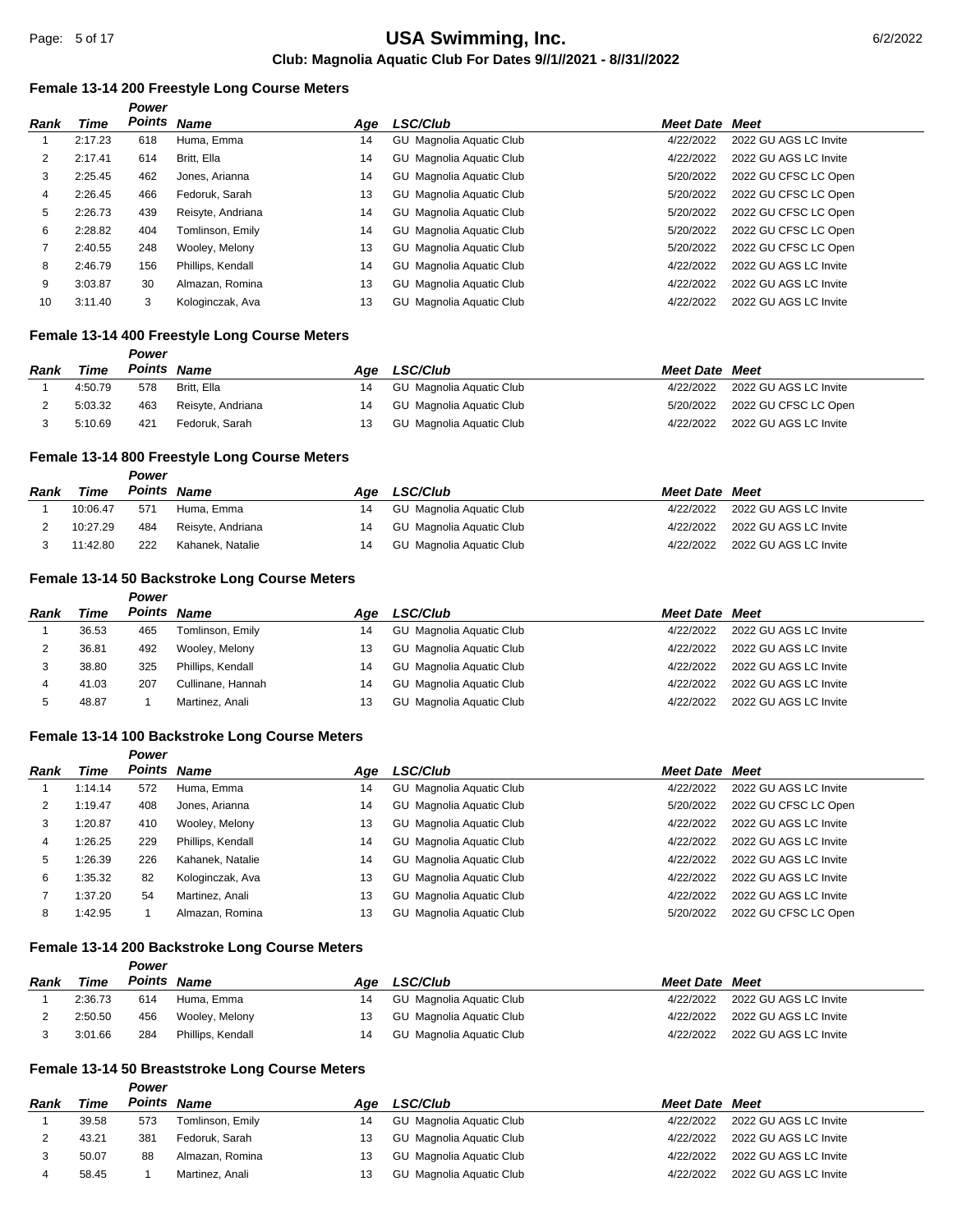#### **Female 13-14 100 Breaststroke Long Course Meters**

|      |         | Power       |                   |     |                          |                       |                               |
|------|---------|-------------|-------------------|-----|--------------------------|-----------------------|-------------------------------|
| Rank | Time    | Points Name |                   | Aae | <b>LSC/Club</b>          | <b>Meet Date Meet</b> |                               |
|      | 1:23.26 | 610         | Britt, Ella       | 14  | GU Magnolia Aquatic Club | 5/21/2022             | 2022 GU GULF Duel in the Pool |
|      | 1:27.53 | 498         | Tomlinson, Emily  | 14  | GU Magnolia Aquatic Club | 5/20/2022             | 2022 GU CFSC LC Open          |
| 3    | 1:45.25 | 115         | Cullinane, Hannah | 14  | GU Magnolia Aquatic Club | 4/22/2022             | 2022 GU AGS LC Invite         |
| 4    | 1:45.82 | 106         | Winslow, Kate     | 14  | GU Magnolia Aquatic Club | 5/20/2022             | 2022 GU CFSC LC Open          |
| 5    | 1:46.18 | 103         | Almazan, Romina   | 13  | GU Magnolia Aquatic Club | 5/20/2022             | 2022 GU CFSC LC Open          |
| 6    | 1:46.42 | 99          | Kologinczak, Ava  | 13  | GU Magnolia Aquatic Club | 4/22/2022             | 2022 GU AGS LC Invite         |
|      | 2:05.24 |             | Lant, Emily       | 14  | GU Magnolia Aquatic Club | 4/22/2022             | 2022 GU AGS LC Invite         |

## **Female 13-14 200 Breaststroke Long Course Meters**

#### *Power*

| Rank | Time    | Points Name |                     | Aae | <b>LSC/Club</b>          | <b>Meet Date Meet</b> |                               |
|------|---------|-------------|---------------------|-----|--------------------------|-----------------------|-------------------------------|
|      | 2:57.29 | 622         | Britt, Ella         | 14  | GU Magnolia Aguatic Club | 5/21/2022             | 2022 GU GULF Duel in the Pool |
|      | 3:09.62 | 475         | Tomlinson, Emily    | 14  | GU Magnolia Aguatic Club | 5/20/2022             | 2022 GU CFSC LC Open          |
|      | 3:37.01 | 198         | Larracilla, Daniela | 13  | GU Magnolia Aguatic Club | 5/20/2022             | 2022 GU CFSC LC Open          |
|      | 3:42.97 | 146         | Almazan, Romina     |     | GU Magnolia Aguatic Club | 5/20/2022             | 2022 GU CFSC LC Open          |

#### **Female 13-14 50 Butterfly Long Course Meters**

*Power*

*Power*

| Rank | Time  | Points | <b>Name</b>       | Aae | <b>LSC/Club</b>          | <b>Meet Date Meet</b> |                       |
|------|-------|--------|-------------------|-----|--------------------------|-----------------------|-----------------------|
|      | 42.72 | 27     | Cullinane, Hannah | 14  | GU Magnolia Aquatic Club | 4/22/2022             | 2022 GU AGS LC Invite |
|      | 44.66 |        | Lant, Emily       | 14  | GU Magnolia Aquatic Club | 4/22/2022             | 2022 GU AGS LC Invite |
|      | 47.16 |        | Kologinczak, Ava  | 13  | GU Magnolia Aquatic Club | 4/22/2022             | 2022 GU AGS LC Invite |
|      | 47.47 |        | Martinez, Anali   | 13  | GU Magnolia Aquatic Club | 4/22/2022             | 2022 GU AGS LC Invite |
|      | 55.08 |        | Almazan, Romina   | 13  | GU Magnolia Aquatic Club | 4/22/2022             | 2022 GU AGS LC Invite |

#### **Female 13-14 100 Butterfly Long Course Meters**

| Rank | Time    | Points Name |                | Age LSC/Club                | <b>Meet Date Meet</b> |                                |
|------|---------|-------------|----------------|-----------------------------|-----------------------|--------------------------------|
|      | 1:16.16 | 479         | Fedoruk. Sarah | 13 GU Magnolia Aquatic Club |                       | 5/20/2022 2022 GU CFSC LC Open |
|      | 1:21.06 | 308         | Jones. Arianna | 14 GU Magnolia Aguatic Club |                       | 5/20/2022 2022 GU CFSC LC Open |

#### **Female 13-14 200 Butterfly Long Course Meters**

|      |         | Power  |                |     |                          |                       |                                |
|------|---------|--------|----------------|-----|--------------------------|-----------------------|--------------------------------|
| Rank | Time    | Points | <b>Name</b>    | Aae | <b>LSC/Club</b>          | <b>Meet Date Meet</b> |                                |
|      | 2:45.64 | 537    | Fedoruk, Sarah |     | GU Magnolia Aquatic Club |                       | 5/20/2022 2022 GU CFSC LC Open |
|      | 3:08.65 | 217    | Jones. Arianna |     | GU Magnolia Aquatic Club | 4/22/2022             | 2022 GU AGS LC Invite          |

## **Female 13-14 200 Individual Medley Long Course Meters**

|      |         | Power |                     |     |                          |                       |                               |
|------|---------|-------|---------------------|-----|--------------------------|-----------------------|-------------------------------|
| Rank | Time    |       | Points Name         | Aae | LSC/Club                 | <b>Meet Date Meet</b> |                               |
|      | 2:36.01 | 620   | Britt, Ella         | 14  | GU Magnolia Aquatic Club | 5/21/2022             | 2022 GU GULF Duel in the Pool |
|      | 2:48.17 | 486   | Fedoruk, Sarah      | 13  | GU Magnolia Aquatic Club | 5/20/2022             | 2022 GU CFSC LC Open          |
|      | 2:54.94 | 348   | Jones, Arianna      | 14  | GU Magnolia Aquatic Club | 4/22/2022             | 2022 GU AGS LC Invite         |
|      | 3:08.18 | 234   | Wooley, Melony      | 13  | GU Magnolia Aquatic Club | 5/20/2022             | 2022 GU CFSC LC Open          |
|      | 3:15.80 | 157   | Larracilla, Daniela | 13  | GU Magnolia Aquatic Club | 5/20/2022             | 2022 GU CFSC LC Open          |

## **Female 13-14 400 Individual Medley Long Course Meters**

|      |         | Power       |                |     |                          |                       |                                         |
|------|---------|-------------|----------------|-----|--------------------------|-----------------------|-----------------------------------------|
| Rank | Time    | Points Name |                | Aae | <b>LSC/Club</b>          | <b>Meet Date Meet</b> |                                         |
|      | 5:37.14 | 573         | Britt, Ella    | 14  | GU Magnolia Aguatic Club |                       | 5/21/2022 2022 GU GULF Duel in the Pool |
|      | 5:45.83 | 552         | Fedoruk. Sarah | 13  | GU Magnolia Aguatic Club |                       | 5/20/2022 2022 GU CFSC LC Open          |

## **Female 15-16 50 Freestyle Long Course Meters**

| Rank | Time  | Points Name |                    | Aae | <b>LSC/Club</b>                 | <b>Meet Date Meet</b> |                                     |
|------|-------|-------------|--------------------|-----|---------------------------------|-----------------------|-------------------------------------|
|      | 29.79 | 581         | Frazier, Caroline  | 16  | <b>GU</b> Magnolia Aquatic Club | 4/22/2022             | 2022 GU AGS LC Invite               |
|      | 30.10 | 557         | Sanchez, Kimberly  | 16  | <b>GU</b> Magnolia Aquatic Club | 4/22/2022             | 2022 GU AGS LC Invite               |
|      | 30.23 | 550         | Bream, Anna        | 15  | GU Magnolia Aquatic Club        | 5/20/2022             | 2022 GU CFSC LC Open                |
|      | 30.29 | 545         | Huma, Emma         | 15  | <b>GU</b> Magnolia Aquatic Club | 5/20/2022             | 2022 GU CFSC LC Open                |
|      | 30.37 | 539         | Koenig, Kaitlyn    | 15  | GU Magnolia Aquatic Club        | 4/22/2022             | 2022 GU AGS LC Invite               |
|      | 30.38 | 536         | Guglielmello, Emma | 16  | GU Magnolia Aquatic Club        | 4/21/2022             | 2022 Puerto Rico International Open |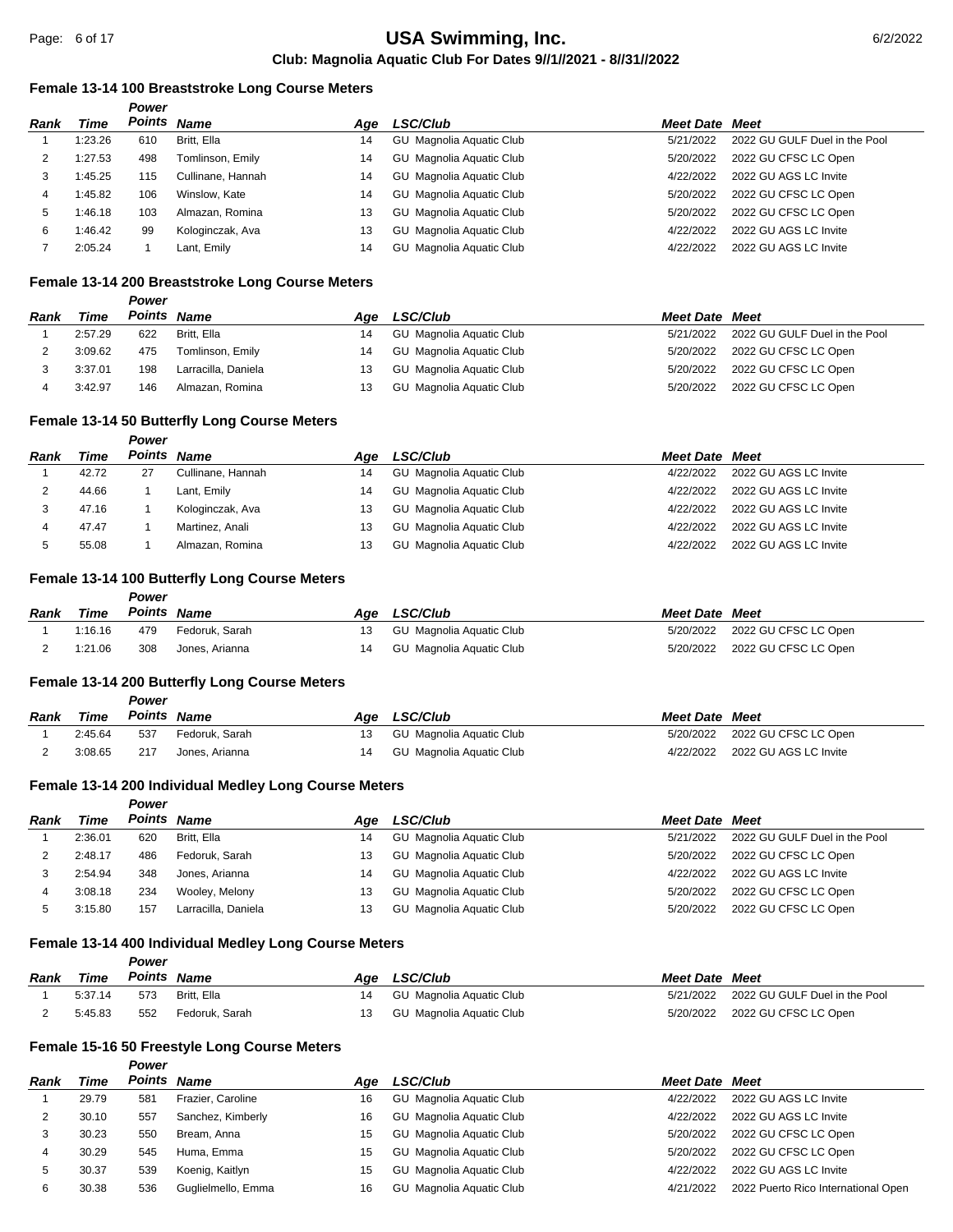## **Female 15-16 50 Freestyle Long Course Meters**

|      |       | Power  |                |     |                          |                       |                       |
|------|-------|--------|----------------|-----|--------------------------|-----------------------|-----------------------|
| Rank | Time  | Points | <b>Name</b>    | Aae | <b>LSC/Club</b>          | <b>Meet Date Meet</b> |                       |
|      | 30.41 | 534    | Rees, Hailey   | 16  | GU Magnolia Aquatic Club | 5/20/2022             | 2022 GU CFSC LC Open  |
|      | 30.56 | 522    | Orrick, Maya   | 16  | GU Magnolia Aguatic Club | 4/22/2022             | 2022 GU AGS LC Invite |
|      | 31.29 | 471    | O'Donnell, Mac | 15  | GU Magnolia Aquatic Club | 4/22/2022             | 2022 GU AGS LC Invite |
| 10   | 31.68 | 440    | Rubio, Megan   | 16  | GU Magnolia Aguatic Club | 4/22/2022             | 2022 GU AGS LC Invite |

## **Female 15-16 100 Freestyle Long Course Meters**

#### *Power*

| Rank | Time    | <b>Points Name</b> |                    | Age | LSC/Club                 | <b>Meet Date Meet</b> |                               |
|------|---------|--------------------|--------------------|-----|--------------------------|-----------------------|-------------------------------|
|      | 59.18   | 779                | Nordmann, Zoe      | 15  | GU Magnolia Aquatic Club | 5/21/2022             | 2022 GU GULF Duel in the Pool |
| 2    | 1:00.79 | 698                | Frazier, Caroline  | 16  | GU Magnolia Aquatic Club | 5/21/2022             | 2022 GU GULF Duel in the Pool |
| 3    | 1:04.37 | 563                | Koenig, Kaitlyn    | 15  | GU Magnolia Aquatic Club | 4/22/2022             | 2022 GU AGS LC Invite         |
| 4    | 1:04.61 | 554                | Bream, Anna        | 15  | GU Magnolia Aquatic Club | 5/20/2022             | 2022 GU CFSC LC Open          |
| 5    | 1:04.92 | 531                | Rees, Hailey       | 16  | GU Magnolia Aquatic Club | 5/20/2022             | 2022 GU CFSC LC Open          |
| 6    | 1:05.02 | 527                | Sanchez, Kimberly  | 16  | GU Magnolia Aquatic Club | 4/22/2022             | 2022 GU AGS LC Invite         |
|      | 1:09.10 | 380                | Rubio, Megan       | 16  | GU Magnolia Aquatic Club | 4/22/2022             | 2022 GU AGS LC Invite         |
| 8    | 1:09.15 | 379                | Orrick, Maya       | 16  | GU Magnolia Aquatic Club | 4/22/2022             | 2022 GU AGS LC Invite         |
| 9    | 1:13.24 | 261                | Callahan, Isabelle | 15  | GU Magnolia Aquatic Club | 4/22/2022             | 2022 GU AGS LC Invite         |
| 10   | 1:17.98 | 139                | Martinez. Ava      | 15  | GU Magnolia Aquatic Club | 4/22/2022             | 2022 GU AGS LC Invite         |

#### **Female 15-16 200 Freestyle Long Course Meters**

*Power*

| Rank | Time    |     | Points Name              | Aqe | <b>LSC/Club</b>                 | Meet Date | Meet                                |
|------|---------|-----|--------------------------|-----|---------------------------------|-----------|-------------------------------------|
|      | 2:05.92 | 816 | Nordmann, Zoe            | 15  | GU Magnolia Aquatic Club        | 5/21/2022 | 2022 GU GULF Duel in the Pool       |
| 2    | 2:09.05 | 726 | Frazier, Caroline        | 16  | <b>GU</b> Magnolia Aquatic Club | 5/21/2022 | 2022 GU GULF Duel in the Pool       |
| 3    | 2:13.23 | 636 | Guglielmello, Emma       | 16  | <b>GU</b> Magnolia Aquatic Club | 4/21/2022 | 2022 Puerto Rico International Open |
| 4    | 2:19.48 | 528 | Koenig, Kaitlyn          | 15  | GU Magnolia Aquatic Club        | 4/22/2022 | 2022 GU AGS LC Invite               |
| 5    | 2:22.39 | 457 | Rees, Hailey             | 16  | GU Magnolia Aquatic Club        | 5/20/2022 | 2022 GU CFSC LC Open                |
| 6    | 2:22.95 | 447 | Sanchez, Kimberly        | 16  | <b>GU</b> Magnolia Aquatic Club | 4/22/2022 | 2022 GU AGS LC Invite               |
|      | 2:25.45 | 419 | Bream, Anna              | 15  | Magnolia Aguatic Club<br>GU     | 5/20/2022 | 2022 GU CFSC LC Open                |
| 8    | 2:31.24 | 310 | Almazan Guerrero, Camila | 16  | GU Magnolia Aquatic Club        | 5/20/2022 | 2022 GU CFSC LC Open                |
| 9    | 2:32.24 | 295 | Aragon Ocampo, Jimena    | 16  | Magnolia Aguatic Club<br>GU     | 5/20/2022 | 2022 GU CFSC LC Open                |
| 10   | 2:36.54 | 248 | Callahan, Isabelle       | 15  | Magnolia Aguatic Club<br>GU     | 4/22/2022 | 2022 GU AGS LC Invite               |

#### **Female 15-16 400 Freestyle Long Course Meters**

*Power*

| Rank | Time    | Points Name |                          | Age | <b>LSC/Club</b>                 | <b>Meet Date Meet</b> |                                     |
|------|---------|-------------|--------------------------|-----|---------------------------------|-----------------------|-------------------------------------|
|      | 4:22.20 | 851         | Nordmann, Zoe            | 15  | GU Magnolia Aquatic Club        | 5/21/2022             | 2022 GU GULF Duel in the Pool       |
| 2    | 4:27.39 | 759         | Guglielmello, Emma       | 16  | GU Magnolia Aquatic Club        | 4/21/2022             | 2022 Puerto Rico International Open |
| 3    | 4:28.13 | 751         | Frazier, Caroline        | 16  | GU Magnolia Aquatic Club        | 5/21/2022             | 2022 GU GULF Duel in the Pool       |
| 4    | 4:50.29 | 554         | Koenig, Kaitlyn          | 15  | <b>GU</b> Magnolia Aquatic Club | 4/22/2022             | 2022 GU AGS LC Invite               |
| 5    | 4:52.10 | 507         | Rees, Hailey             | 16  | GU Magnolia Aquatic Club        | 5/20/2022             | 2022 GU CFSC LC Open                |
| 6    | 4:58.05 | 483         | Huma, Emma               | 15  | <b>GU</b> Magnolia Aquatic Club | 5/20/2022             | 2022 GU CFSC LC Open                |
|      | 5:04.17 | 430         | Bream, Anna              | 15  | Magnolia Aguatic Club<br>GU     | 4/22/2022             | 2022 GU AGS LC Invite               |
| 8    | 5:11.40 | 344         | Almazan Guerrero, Camila | 16  | <b>GU</b> Magnolia Aquatic Club | 5/20/2022             | 2022 GU CFSC LC Open                |
| 9    | 5:15.69 | 312         | Aragon Ocampo, Jimena    | 16  | Magnolia Aguatic Club<br>GU     | 5/20/2022             | 2022 GU CFSC LC Open                |
| 10   | 5:28.08 | 250         | Callahan, Isabelle       | 15  | GU Magnolia Aquatic Club        | 5/20/2022             | 2022 GU CFSC LC Open                |

## **Female 15-16 800 Freestyle Long Course Meters**

*Power*

*Power*

| Rank | Time     | Points | Name               | Aae | <b>LSC/Club</b>                 | <b>Meet Date Meet</b> |                                     |
|------|----------|--------|--------------------|-----|---------------------------------|-----------------------|-------------------------------------|
|      | 9:15.33  | 736    | Guglielmello, Emma | 16  | GU Magnolia Aquatic Club        | 4/21/2022             | 2022 Puerto Rico International Open |
|      | 9:24.60  | 691    | Frazier, Caroline  | 16  | GU Magnolia Aguatic Club        | 5/21/2022             | 2022 GU GULF Duel in the Pool       |
|      | 9:38.30  | 643    | Nordmann, Zoe      | 15  | GU Magnolia Aquatic Club        | 4/22/2022             | 2022 GU AGS LC Invite               |
| 4    | 10:03.10 | 532    | Koenig, Kaitlyn    | 15  | GU Magnolia Aquatic Club        | 4/22/2022             | 2022 GU AGS LC Invite               |
|      | 12:24.29 | 84     | Martinez, Ava      | 15  | <b>GU</b> Magnolia Aquatic Club | 4/22/2022             | 2022 GU AGS LC Invite               |

## **Female 15-16 1500 Freestyle Long Course Meters**

| Rank | Time     | Points Name |                     | Age LSC/Club                | <b>Meet Date Meet</b> |                                |
|------|----------|-------------|---------------------|-----------------------------|-----------------------|--------------------------------|
|      | 18:59.64 |             | 594 Koenig, Kaitlyn | 15 GU Magnolia Aquatic Club |                       | 5/20/2022 2022 GU CFSC LC Open |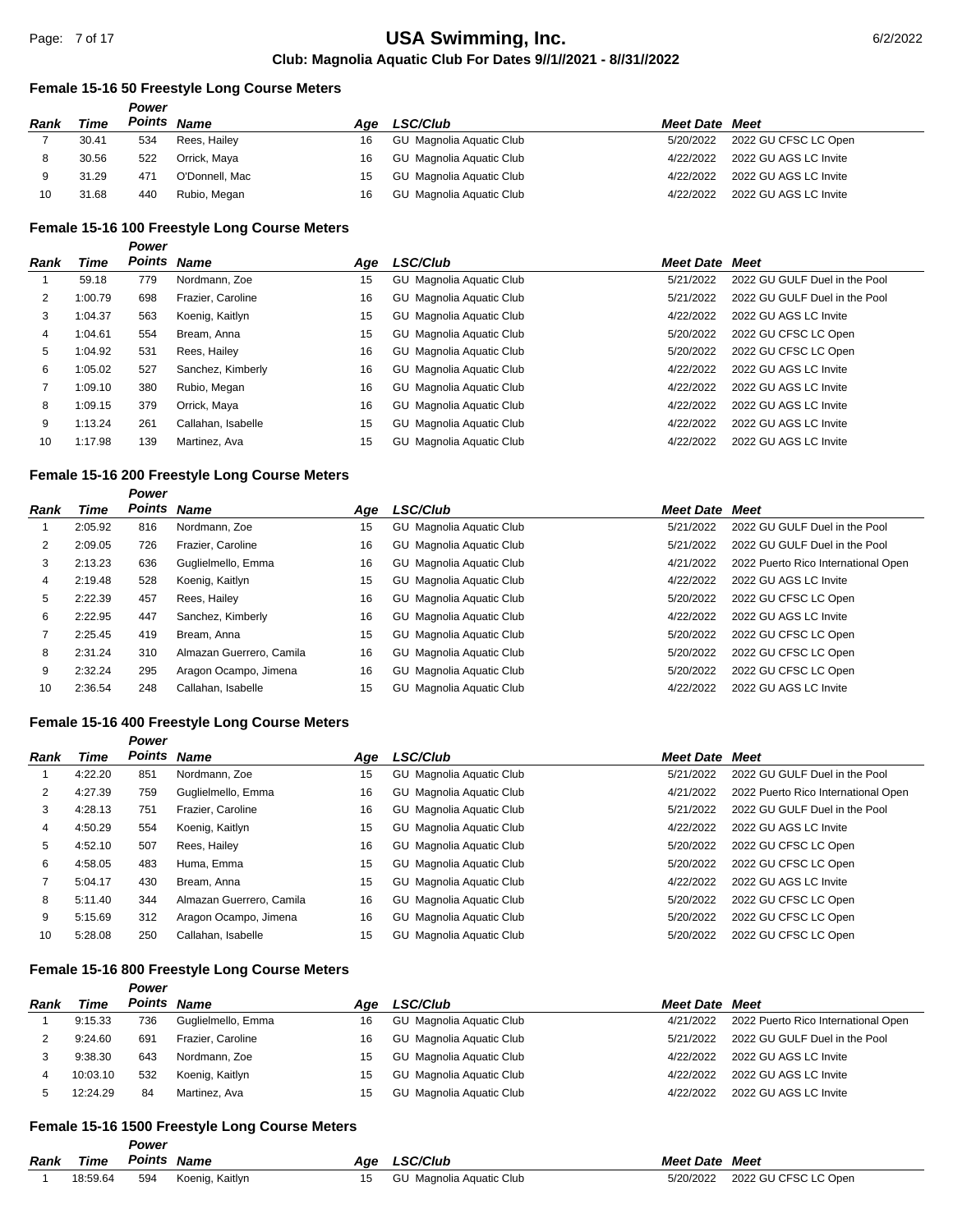## **Female 15-16 50 Backstroke Long Course Meters**

|             |       | Power       |               |     |                          |                       |                       |
|-------------|-------|-------------|---------------|-----|--------------------------|-----------------------|-----------------------|
| <b>Rank</b> | Time  | Points Name |               | Aae | <b>LSC/Club</b>          | <b>Meet Date Meet</b> |                       |
|             | 34.15 | 586         | Bream, Anna   | 15  | GU Magnolia Aquatic Club | 4/22/2022             | 2022 GU AGS LC Invite |
|             | 36.44 | 410         | Rubio, Megan  | 16  | GU Magnolia Aquatic Club | 4/22/2022             | 2022 GU AGS LC Invite |
|             | 36.86 | 384         | Orrick, Maya  | 16  | GU Magnolia Aquatic Club | 4/22/2022             | 2022 GU AGS LC Invite |
|             | 41.03 | 172         | Martinez, Ava | 15  | GU Magnolia Aquatic Club | 4/22/2022             | 2022 GU AGS LC Invite |

#### **Female 15-16 100 Backstroke Long Course Meters**

| Power |
|-------|
|       |

| Rank | Time    | <b>Points Name</b> |                    | Age | LSC/Club                 | <b>Meet Date Meet</b> |                       |
|------|---------|--------------------|--------------------|-----|--------------------------|-----------------------|-----------------------|
|      | 1:13.16 | 560                | Nordmann, Zoe      | 15  | GU Magnolia Aquatic Club | 4/22/2022             | 2022 GU AGS LC Invite |
| 2    | 1:14.19 | 527                | Bream, Anna        | 15  | GU Magnolia Aquatic Club | 4/22/2022             | 2022 GU AGS LC Invite |
| 3    | 1:16.59 | 434                | Sanchez, Kimberly  | 16  | GU Magnolia Aquatic Club | 4/22/2022             | 2022 GU AGS LC Invite |
| 4    | 1:16.60 | 433                | Orrick, Maya       | 16  | GU Magnolia Aquatic Club | 4/22/2022             | 2022 GU AGS LC Invite |
| 5    | 1:17.13 | 435                | O'Donnell, Mac     | 15  | GU Magnolia Aquatic Club | 4/22/2022             | 2022 GU AGS LC Invite |
| 6    | 1:17.46 | 408                | Rubio, Megan       | 16  | GU Magnolia Aquatic Club | 4/22/2022             | 2022 GU AGS LC Invite |
|      | 1:20.61 | 334                | Callahan, Isabelle | 15  | GU Magnolia Aquatic Club | 4/22/2022             | 2022 GU AGS LC Invite |
| 8    | 1:22.64 | 264                | Rees, Hailey       | 16  | GU Magnolia Aquatic Club | 4/22/2022             | 2022 GU AGS LC Invite |
| 9    | 1:33.05 | 63                 | Martinez, Ava      | 15  | GU Magnolia Aquatic Club | 4/22/2022             | 2022 GU AGS LC Invite |

## **Female 15-16 200 Backstroke Long Course Meters**

|      |         | Power |                          |     |                          |                       |                       |
|------|---------|-------|--------------------------|-----|--------------------------|-----------------------|-----------------------|
| Rank | Time    |       | Points Name              | Aae | <b>LSC/Club</b>          | <b>Meet Date Meet</b> |                       |
|      | 2:41.16 | 518   | Bream, Anna              | 15  | GU Magnolia Aquatic Club | 5/20/2022             | 2022 GU CFSC LC Open  |
|      | 2:45.63 | 438   | Orrick. Mava             | 16  | GU Magnolia Aguatic Club | 4/22/2022             | 2022 GU AGS LC Invite |
|      | 2:46.11 | 450   | Callahan, Isabelle       | 15  | GU Magnolia Aquatic Club | 4/22/2022             | 2022 GU AGS LC Invite |
|      | 2:48.57 | 398   | Rubio, Megan             | 16  | GU Magnolia Aquatic Club | 5/20/2022             | 2022 GU CFSC LC Open  |
|      | 2:58.25 | 277   | Almazan Guerrero, Camila | 16  | GU Magnolia Aquatic Club | 5/20/2022             | 2022 GU CFSC LC Open  |

## **Female 15-16 50 Breaststroke Long Course Meters**

#### *Power*

| <b>Rank</b> | Time  | Points Name |                  | Aae | <b>LSC/Club</b>          | <b>Meet Date Meet</b> |                       |
|-------------|-------|-------------|------------------|-----|--------------------------|-----------------------|-----------------------|
|             | 43.06 | 312         | Orrick, Maya     | 16  | GU Magnolia Aquatic Club | 4/22/2022             | 2022 GU AGS LC Invite |
|             | 52.12 |             | Martinez. Ava    | 15  | GU Magnolia Aguatic Club | 4/22/2022             | 2022 GU AGS LC Invite |
|             | 52.27 |             | Malito, Savannah | 15  | GU Magnolia Aguatic Club | 4/22/2022             | 2022 GU AGS LC Invite |

## **Female 15-16 100 Breaststroke Long Course Meters**

|      |         | Power |                   |     |                          |                       |                       |
|------|---------|-------|-------------------|-----|--------------------------|-----------------------|-----------------------|
| Rank | Time    |       | Points Name       | Aae | <b>LSC/Club</b>          | <b>Meet Date Meet</b> |                       |
|      | 1:21.10 | 608   | Bream, Anna       | 15  | GU Magnolia Aquatic Club | 4/22/2022             | 2022 GU AGS LC Invite |
| 2    | 1:27.91 | 414   | Sanchez, Kimberly | 16  | GU Magnolia Aquatic Club | 4/22/2022             | 2022 GU AGS LC Invite |
| 3    | 1:29.02 | 400   | Koenig, Kaitlyn   | 15  | GU Magnolia Aquatic Club | 4/22/2022             | 2022 GU AGS LC Invite |
| 4    | :35.32  | 254   | Huma, Emma        | 15  | GU Magnolia Aquatic Club | 5/20/2022             | 2022 GU CFSC LC Open  |
| 5    | :38.44  | 177   | White, Millie     | 16  | GU Magnolia Aquatic Club | 4/22/2022             | 2022 GU AGS LC Invite |
| 6    | :55.62  |       | Martinez, Ava     | 15  | GU Magnolia Aquatic Club | 4/22/2022             | 2022 GU AGS LC Invite |

#### **Female 15-16 200 Breaststroke Long Course Meters**

*Power*

| <b>Rank</b> | Time    | Points Name |                 | Aae | <b>LSC/Club</b>          | <b>Meet Date Meet</b> |                                 |
|-------------|---------|-------------|-----------------|-----|--------------------------|-----------------------|---------------------------------|
|             | 2:52.96 | 642         | Bream. Anna     | 15  | GU Magnolia Aguatic Club |                       | 4/22/2022 2022 GU AGS LC Invite |
|             | 3:10.64 | 429         | Koenig, Kaitlyn | 15  | GU Magnolia Aquatic Club |                       | 5/20/2022 2022 GU CFSC LC Open  |
|             | 3:29.70 | 224         | White, Millie   | 16  | GU Magnolia Aguatic Club | 4/22/2022             | 2022 GU AGS LC Invite           |

#### **Female 15-16 50 Butterfly Long Course Meters**

|             |       | Power  |               |     |                          |                       |                       |
|-------------|-------|--------|---------------|-----|--------------------------|-----------------------|-----------------------|
| <b>Rank</b> | Time  | Points | Name          | Aae | <b>LSC/Club</b>          | <b>Meet Date Meet</b> |                       |
|             | 34.56 | 385    | Rees, Hailev  | 16  | GU Magnolia Aquatic Club | 4/22/2022             | 2022 GU AGS LC Invite |
|             | 38.33 | 169    | White, Millie | 16  | GU Magnolia Aguatic Club | 4/22/2022             | 2022 GU AGS LC Invite |

## **Female 15-16 100 Butterfly Long Course Meters**

| Rank | Time    | г отст<br>Points | <b>Name</b>   | Age | <b>LSC/Club</b>               | Meet Date | Meet                          |
|------|---------|------------------|---------------|-----|-------------------------------|-----------|-------------------------------|
|      | 1:05.60 | 752              | Nordmann, Zoe |     | ' Magnolia Aguatic Club<br>GU | 5/21/2022 | 2022 GU GULF Duel in the Pool |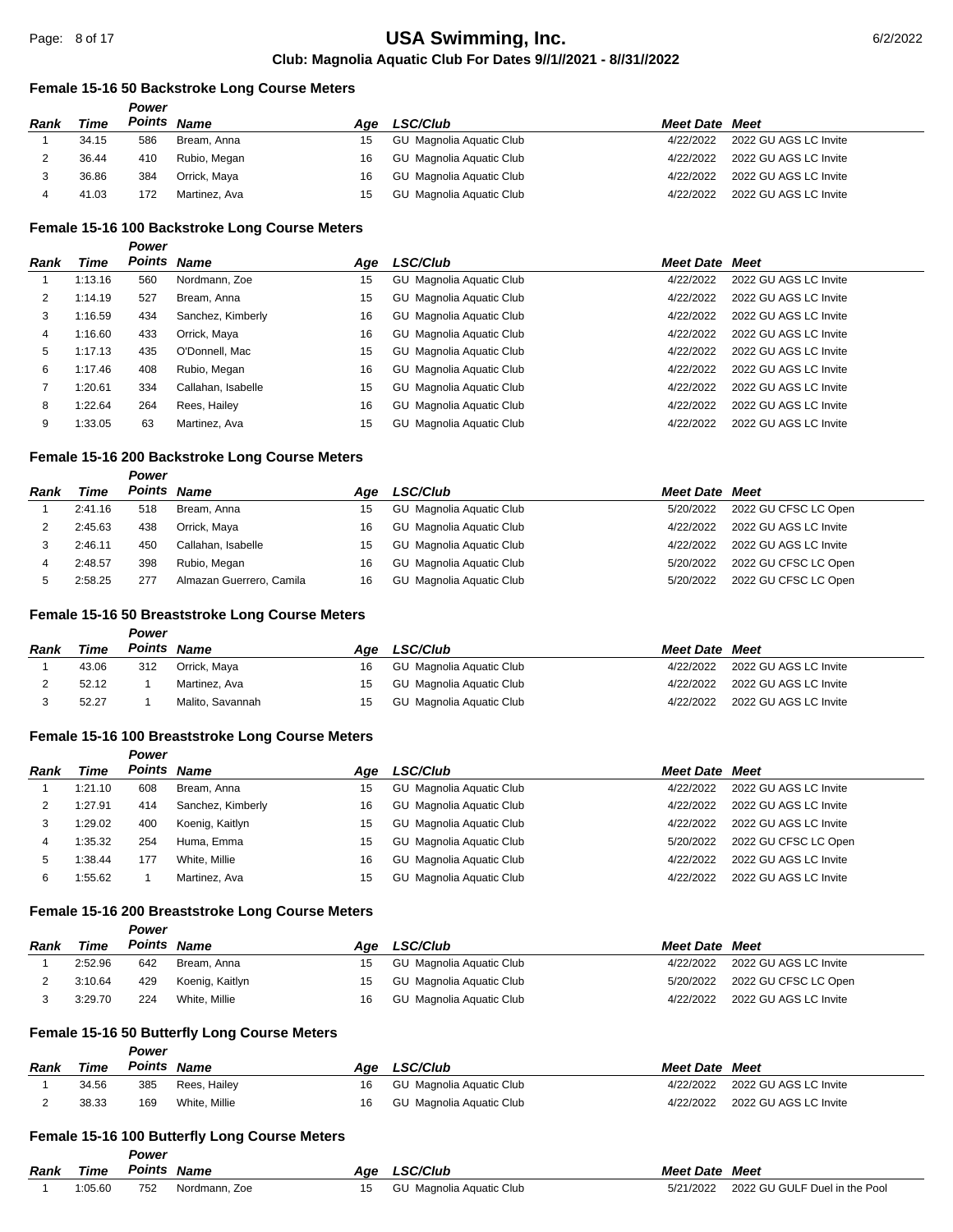#### **Female 15-16 100 Butterfly Long Course Meters**

|      |         | Power       |                    |     |                          |                       |                                               |
|------|---------|-------------|--------------------|-----|--------------------------|-----------------------|-----------------------------------------------|
| Rank | Time    | Points Name |                    | Aae | <b>LSC/Club</b>          | <b>Meet Date Meet</b> |                                               |
|      | 1:11.26 | 546         | Guglielmello, Emma | 16  | GU Magnolia Aquatic Club |                       | 4/21/2022 2022 Puerto Rico International Open |
|      | 1:12.32 | 532         | Bream. Anna        | 15  | GU Magnolia Aguatic Club |                       | 5/20/2022 2022 GU CFSC LC Open                |
|      | 1:14.05 | 460         | Rees, Hailey       | 16  | GU Magnolia Aquatic Club |                       | 5/20/2022 2022 GU CFSC LC Open                |

#### **Female 15-16 200 Butterfly Long Course Meters**

*Power*

*Power*

|      |         | Power  |                   |     |                          |                       |                       |
|------|---------|--------|-------------------|-----|--------------------------|-----------------------|-----------------------|
| Rank | Time    | Points | <b>Name</b>       | Aae | <b>LSC/Club</b>          | <b>Meet Date Meet</b> |                       |
|      | 2:42.71 | 496    | Frazier, Caroline | 16  | GU Magnolia Aguatic Club | 4/22/2022             | 2022 GU AGS LC Invite |
|      | 2:51.68 | 380    | Rees. Hailev      | 16  | GU Magnolia Aguatic Club | 4/22/2022             | 2022 GU AGS LC Invite |

5 1:18.11 362 Koenig, Kaitlyn 15 GU Magnolia Aquatic Club 5/20/2022 2022 GU CFSC LC Open

#### **Female 15-16 200 Individual Medley Long Course Meters**

| Rank | Time    | Points Name |                    | Aae | <b>LSC/Club</b>          | <b>Meet Date Meet</b> |                       |
|------|---------|-------------|--------------------|-----|--------------------------|-----------------------|-----------------------|
|      | 2:34.56 | 619         | Bream, Anna        | 15  | GU Magnolia Aguatic Club | 4/22/2022             | 2022 GU AGS LC Invite |
|      | 2:43.32 | 485         | Koenig, Kaitlyn    | 15  | GU Magnolia Aquatic Club | 4/22/2022             | 2022 GU AGS LC Invite |
|      | 2:52.25 | 361         | O'Donnell, Mac     | 15  | GU Magnolia Aguatic Club | 4/22/2022             | 2022 GU AGS LC Invite |
|      | 2:53.15 | 349         | Callahan, Isabelle | 15  | GU Magnolia Aguatic Club | 4/22/2022             | 2022 GU AGS LC Invite |

## **Female 15-16 400 Individual Medley Long Course Meters**

| <b>Rank</b> | Time    | Points Name |                   | Aae | <b>LSC/Club</b>          | <b>Meet Date Meet</b> |                       |
|-------------|---------|-------------|-------------------|-----|--------------------------|-----------------------|-----------------------|
|             | 5:22.01 | 646         | Bream. Anna       | 15  | GU Magnolia Aquatic Club | 5/20/2022             | 2022 GU CFSC LC Open  |
|             | 5:35.98 | 540         | Frazier, Caroline | 16  | GU Magnolia Aguatic Club | 4/22/2022             | 2022 GU AGS LC Invite |
|             | 5:43.37 | 495         | Koenig, Kaitlyn   |     | GU Magnolia Aquatic Club | 4/22/2022             | 2022 GU AGS LC Invite |

## **Female 17-18 50 Freestyle Long Course Meters**

|      |       | Power |                    |     |                          |                       |                       |
|------|-------|-------|--------------------|-----|--------------------------|-----------------------|-----------------------|
| Rank | Time  |       | <b>Points Name</b> | Aae | <b>LSC/Club</b>          | <b>Meet Date Meet</b> |                       |
|      | 28.52 | 674   | Nordmann, Mary     | 17  | GU Magnolia Aquatic Club | 5/20/2022             | 2022 GU CFSC LC Open  |
|      | 29.79 | 573   | Weightman, Kaitlyn | 18  | GU Magnolia Aquatic Club | 4/22/2022             | 2022 GU AGS LC Invite |
|      | 30.13 | 546   | Busch, Olivia      |     | GU Magnolia Aquatic Club | 5/20/2022             | 2022 GU CFSC LC Open  |
|      | 30.74 | 500   | McDowell, Kate     |     | GU Magnolia Aquatic Club | 4/22/2022             | 2022 GU AGS LC Invite |

# **Female 17-18 100 Freestyle Long Course Meters**

*Power*

| Rank | Time    | Points Name |                    | Aae | <b>LSC/Club</b>          | <b>Meet Date Meet</b> |                      |
|------|---------|-------------|--------------------|-----|--------------------------|-----------------------|----------------------|
|      | 1:03.31 | 591         | Nordmann, Mary     |     | GU Magnolia Aquatic Club | 5/20/2022             | 2022 GU CFSC LC Open |
|      | 1:04.57 | 541         | Busch, Olivia      |     | GU Magnolia Aguatic Club | 5/20/2022             | 2022 GU CFSC LC Open |
|      | 1:06.37 | 473         | Guglielmello, Emma |     | GU Magnolia Aguatic Club | 5/20/2022             | 2022 GU CFSC LC Open |
|      | 1:06.95 | 452         | McDowell, Kate     |     | GU Magnolia Aquatic Club | 5/20/2022             | 2022 GU CFSC LC Open |

## **Female 17-18 200 Freestyle Long Course Meters**

## *Power*

| <b>Rank</b> | Time    | Points Name |                    |    | Age LSC/Club             | <b>Meet Date Meet</b> |                       |
|-------------|---------|-------------|--------------------|----|--------------------------|-----------------------|-----------------------|
|             | 2:15.07 | 598         | Busch, Olivia      |    | GU Magnolia Aguatic Club | 5/20/2022             | 2022 GU CFSC LC Open  |
|             | 2:16.64 | 566         | Nordmann, Mary     |    | GU Magnolia Aguatic Club | 5/20/2022             | 2022 GU CFSC LC Open  |
|             | 2:21.49 | 461         | Weightman, Kaitlyn | 18 | GU Magnolia Aguatic Club | 4/22/2022             | 2022 GU AGS LC Invite |
|             | 2:24.94 | 412         | McDowell, Kate     |    | GU Magnolia Aguatic Club | 5/20/2022             | 2022 GU CFSC LC Open  |

#### **Female 17-18 400 Freestyle Long Course Meters**

*Power*

*Power*

| Rank | Time    | Points Name |                | Aae | <b>LSC/Club</b>          | <b>Meet Date Meet</b> |                      |
|------|---------|-------------|----------------|-----|--------------------------|-----------------------|----------------------|
|      | 4:39.91 | 624         | Busch, Olivia  |     | GU Magnolia Aguatic Club | 5/20/2022             | 2022 GU CFSC LC Open |
|      | 4:46.57 | 558         | Nordmann, Mary |     | GU Magnolia Aguatic Club | 5/20/2022             | 2022 GU CFSC LC Open |
|      | 5:09.83 | 355         | McDowell. Kate |     | GU Magnolia Aguatic Club | 5/20/2022             | 2022 GU CFSC LC Open |

#### **Female 17-18 1500 Freestyle Long Course Meters**

| <b>Rank Time Points Name</b> |                                 | Age LSC/Club                | <b>Meet Date Meet</b> |                      |
|------------------------------|---------------------------------|-----------------------------|-----------------------|----------------------|
|                              | 18:01.35 714 Guglielmello, Emma | 17 GU Magnolia Aguatic Club | 5/20/2022             | 2022 GU CFSC LC Open |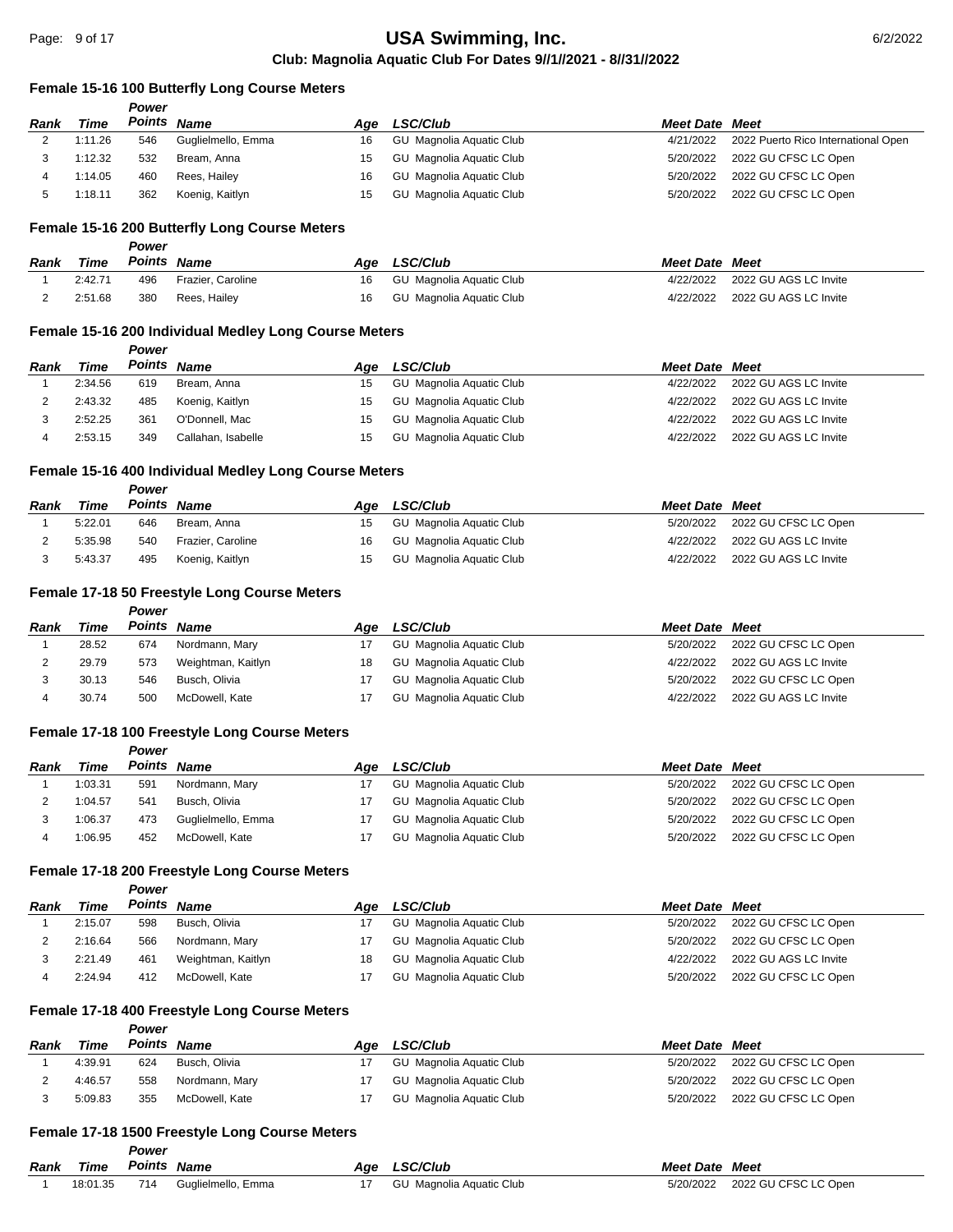# **USA Swimming, Inc. 1988 17 of 17 of 17 of 17 of 17 of 17 of 17 of 17 of 17 of 17 of 17 of 17 of 17 of 17 of 17 of 17 of 17 of 17 of 17 of 17 of 17 of 17 of 17 of 17 of 17 of 17 of 17 of 17 of 17 of 17 of 17 of 17 of 1**

# **Club: Magnolia Aquatic Club For Dates 9//1//2021 - 8//31//2022**

|              |               |                             | Female 17-18 1500 Freestyle Long Course Meters                  |           |                                             |                                    |                       |
|--------------|---------------|-----------------------------|-----------------------------------------------------------------|-----------|---------------------------------------------|------------------------------------|-----------------------|
|              |               | Power                       |                                                                 |           |                                             |                                    |                       |
| Rank         | Time          | Points Name                 |                                                                 | Age       | <b>LSC/Club</b>                             | <b>Meet Date Meet</b>              |                       |
| 2            | 18:25.78      | 655                         | Busch, Olivia                                                   | 17        | GU Magnolia Aquatic Club                    | 5/20/2022                          | 2022 GU CFSC LC Open  |
|              |               |                             | Female 17-18 50 Backstroke Long Course Meters                   |           |                                             |                                    |                       |
|              |               | Power                       | Points Name                                                     |           |                                             |                                    |                       |
| Rank<br>1    | Time<br>34.44 | 547                         |                                                                 | Age<br>17 | <b>LSC/Club</b><br>GU Magnolia Aquatic Club | <b>Meet Date Meet</b><br>4/22/2022 | 2022 GU AGS LC Invite |
|              |               |                             | McDowell, Kate                                                  |           |                                             |                                    |                       |
|              |               | Power                       | Female 17-18 100 Backstroke Long Course Meters                  |           |                                             |                                    |                       |
| Rank         | Time          |                             | Points Name                                                     | Age       | <b>LSC/Club</b>                             | <b>Meet Date Meet</b>              |                       |
| $\mathbf{1}$ | 1:12.89       | 551                         | McDowell, Kate                                                  | 17        | GU Magnolia Aquatic Club                    | 4/22/2022                          | 2022 GU AGS LC Invite |
| 2            | 1:15.50       | 467                         | Nordmann, Mary                                                  | 17        | GU Magnolia Aquatic Club                    | 5/20/2022                          | 2022 GU CFSC LC Open  |
|              |               |                             | Female 17-18 200 Backstroke Long Course Meters                  |           |                                             |                                    |                       |
|              |               | Power                       |                                                                 |           |                                             |                                    |                       |
| Rank         | Time          | Points Name                 |                                                                 | Age       | LSC/Club                                    | <b>Meet Date Meet</b>              |                       |
| 1            | 2:41.32       | 497                         | McDowell, Kate                                                  | 17        | GU Magnolia Aquatic Club                    | 4/22/2022                          | 2022 GU AGS LC Invite |
| 2            | 2:45.58       | 438                         | Nordmann, Mary                                                  | 17        | GU Magnolia Aquatic Club                    | 5/20/2022                          | 2022 GU CFSC LC Open  |
|              |               | Power                       | Female 17-18 100 Breaststroke Long Course Meters                |           |                                             |                                    |                       |
| Rank         | <b>Time</b>   |                             | Points Name                                                     | Age       | LSC/Club                                    | <b>Meet Date Meet</b>              |                       |
| $\mathbf{1}$ | 1:31.25       | 322                         | McDowell, Kate                                                  | 17        | GU Magnolia Aquatic Club                    | 4/22/2022                          | 2022 GU AGS LC Invite |
| Rank         | Time          | Power                       | Female 17-18 200 Breaststroke Long Course Meters<br>Points Name | Age       | <b>LSC/Club</b>                             | <b>Meet Date Meet</b>              |                       |
| 1            | 3:17.91       | 333                         | McDowell, Kate                                                  | 17        | GU Magnolia Aquatic Club                    | 4/22/2022                          | 2022 GU AGS LC Invite |
| Rank         | Time          | Power<br><b>Points Name</b> | Female 17-18 100 Butterfly Long Course Meters                   |           | Age LSC/Club                                | <b>Meet Date Meet</b>              |                       |
| $\mathbf{1}$ | 1:08.71       | 626                         | Nordmann, Mary                                                  | 17        | GU Magnolia Aquatic Club                    | 5/20/2022                          | 2022 GU CFSC LC Open  |
| 2            | 1:10.46       | 570                         | Busch, Olivia                                                   | 17        | GU Magnolia Aquatic Club                    | 5/20/2022                          | 2022 GU CFSC LC Open  |
| 3            | 1:12.83       | 495                         | Guglielmello, Emma                                              | 17        | GU Magnolia Aquatic Club                    | 5/20/2022                          | 2022 GU CFSC LC Open  |
|              |               |                             | Female 17-18 200 Butterfly Long Course Meters                   |           |                                             |                                    |                       |
|              |               | Power                       |                                                                 |           |                                             |                                    |                       |
| Rank         | Time          |                             | Points Name                                                     | Age       | <b>LSC/Club</b>                             | <b>Meet Date Meet</b>              |                       |
| 1            | 2:31.53       | 620                         | Busch, Olivia                                                   | 17        | GU Magnolia Aquatic Club                    | 5/20/2022                          | 2022 GU CFSC LC Open  |
| 2            | 2:36.77       | 546                         | Guglielmello, Emma                                              | 17        | GU Magnolia Aquatic Club                    | 5/20/2022                          | 2022 GU CFSC LC Open  |
|              |               | Power                       | Female 17-18 200 Individual Medley Long Course Meters           |           |                                             |                                    |                       |
| Rank         | Time          |                             | Points Name                                                     | Age       | LSC/Club                                    | <b>Meet Date Meet</b>              |                       |
| 1            | 2:39.50       | 534                         | Busch, Olivia                                                   | 17        | GU Magnolia Aquatic Club                    | 5/20/2022                          | 2022 GU CFSC LC Open  |
| 2            | 2:40.93       | 512                         | Guglielmello, Emma                                              | 17        | GU Magnolia Aquatic Club                    | 5/20/2022                          | 2022 GU CFSC LC Open  |
| 3            | 2:41.40       | 505                         | Nordmann, Mary                                                  | 17        | GU Magnolia Aquatic Club                    | 4/22/2022                          | 2022 GU AGS LC Invite |
| 4            | 2:44.69       | 457                         | McDowell, Kate                                                  | 17        | GU Magnolia Aquatic Club                    | 5/20/2022                          | 2022 GU CFSC LC Open  |
|              |               |                             |                                                                 |           |                                             |                                    |                       |
|              |               | Power                       | Female 17-18 400 Individual Medley Long Course Meters           |           |                                             |                                    |                       |
| Rank         | Time          | Points Name                 |                                                                 | Age       | <b>LSC/Club</b>                             | <b>Meet Date Meet</b>              |                       |
| 1            | 5:30.23       | 581                         | Guglielmello, Emma                                              | 17        | GU Magnolia Aquatic Club                    | 5/20/2022                          | 2022 GU CFSC LC Open  |
|              |               |                             | Male 10 & under 100 Freestyle Long Course Meters                |           |                                             |                                    |                       |
| Rank         | Time          | Power                       | Points Name                                                     | Age       | LSC/Club                                    | <b>Meet Date Meet</b>              |                       |
| $\mathbf{1}$ | 1:45.02       | 22                          | Coscarelli-Nguyen, Luke                                         | 10        | GU Magnolia Aquatic Club                    | 4/22/2022                          | 2022 GU AGS LC Invite |
|              |               |                             |                                                                 |           |                                             |                                    |                       |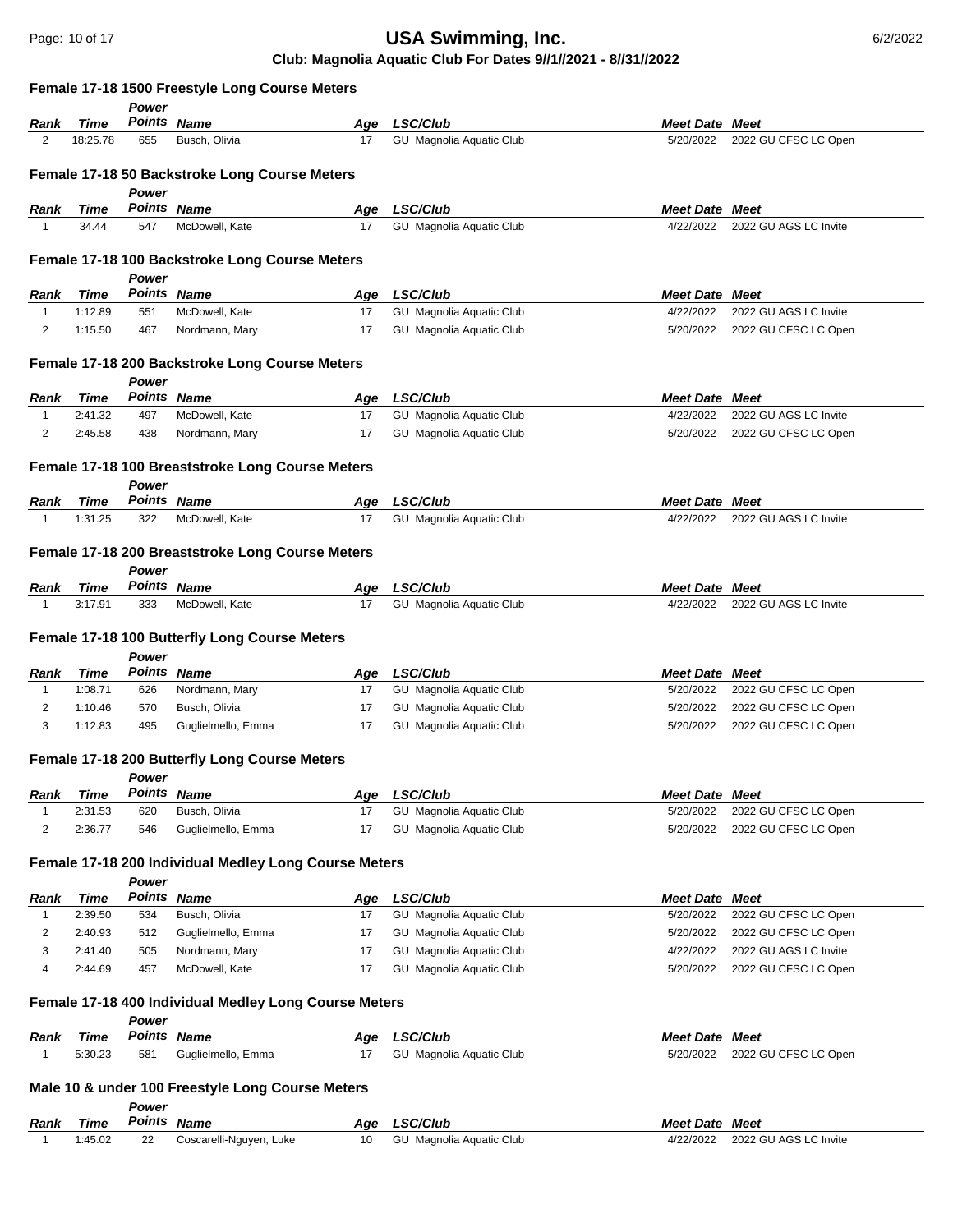# **Male 10 & under 50 Breaststroke Long Course Meters**

|                |                | Power                       |                                                 |           |                                                      |                        |                                                |
|----------------|----------------|-----------------------------|-------------------------------------------------|-----------|------------------------------------------------------|------------------------|------------------------------------------------|
| Rank           | Time           | Points Name                 |                                                 | Age       | <b>LSC/Club</b>                                      | <b>Meet Date Meet</b>  |                                                |
| $\mathbf{1}$   | 1:16.56        | -1                          | Coscarelli-Nguyen, Luke                         | 10        | GU Magnolia Aquatic Club                             | 4/22/2022              | 2022 GU AGS LC Invite                          |
|                |                |                             |                                                 |           |                                                      |                        |                                                |
|                |                |                             | Male 10 & under 50 Butterfly Long Course Meters |           |                                                      |                        |                                                |
| Rank           | Time           | Power<br><b>Points Name</b> |                                                 | Age       | LSC/Club                                             | <b>Meet Date Meet</b>  |                                                |
| $\mathbf{1}$   | 58.68          | $\mathbf{1}$                | Coscarelli-Nguyen, Luke                         | 10        | GU Magnolia Aquatic Club                             | 4/22/2022              | 2022 GU AGS LC Invite                          |
|                |                |                             |                                                 |           |                                                      |                        |                                                |
|                |                |                             | Male 11-12 50 Freestyle Long Course Meters      |           |                                                      |                        |                                                |
|                |                | Power                       |                                                 |           |                                                      |                        |                                                |
| Rank           | Time           | <b>Points Name</b>          |                                                 | Age       | <b>LSC/Club</b>                                      | <b>Meet Date Meet</b>  |                                                |
| $\mathbf{1}$   | 32.66          | 498                         | Crum-Werner, Brycen                             | 12        | GU Magnolia Aquatic Club                             | 5/20/2022              | 2022 GU CFSC LC Open                           |
| 2              | 33.53          | 446                         | Fedoruk, Jake                                   | 12        | GU Magnolia Aquatic Club                             | 5/20/2022              | 2022 GU CFSC LC Open                           |
| 3              | 33.98          | 420                         | Jaax, Ryan                                      | 12        | GU Magnolia Aquatic Club                             | 4/22/2022              | 2022 GU AGS LC Invite                          |
| 4              | 35.47          | 455                         | Kelly, Sean                                     | 11        | GU Magnolia Aquatic Club                             | 4/22/2022              | 2022 GU AGS LC Invite                          |
| 5<br>6         | 38.25<br>38.71 | 307                         | Skelton, Allen                                  | 11<br>11  | GU Magnolia Aquatic Club                             | 5/20/2022<br>4/22/2022 | 2022 GU CFSC LC Open<br>2022 GU AGS LC Invite  |
|                |                | 284                         | Kologinczak, Archer                             |           | GU Magnolia Aquatic Club                             |                        |                                                |
|                |                |                             | Male 11-12 100 Freestyle Long Course Meters     |           |                                                      |                        |                                                |
|                |                | Power                       |                                                 |           |                                                      |                        |                                                |
| Rank           | Time           | Points Name                 |                                                 | Age       | <b>LSC/Club</b>                                      | Meet Date              | Meet                                           |
| $\mathbf{1}$   | 1:16.63        | 303                         | Crum-Werner, Brycen                             | 12        | GU Magnolia Aquatic Club                             | 4/22/2022              | 2022 GU AGS LC Invite                          |
| 2              | 1:18.81        | 248                         | Jaax, Ryan                                      | 12        | GU Magnolia Aquatic Club                             | 4/22/2022              | 2022 GU AGS LC Invite                          |
| 3              | 1:28.68        | 154                         | Kelly, Sean                                     | 11        | GU Magnolia Aquatic Club                             | 4/22/2022              | 2022 GU AGS LC Invite                          |
| 4              | 1:31.31        | 106                         | Kologinczak, Archer                             | 11        | GU Magnolia Aquatic Club                             | 4/22/2022              | 2022 GU AGS LC Invite                          |
| 5              | 1:34.14        | 61                          | Skelton, Allen                                  | 11        | GU Magnolia Aquatic Club                             | 5/20/2022              | 2022 GU CFSC LC Open                           |
|                |                |                             |                                                 |           |                                                      |                        |                                                |
|                |                |                             | Male 11-12 200 Freestyle Long Course Meters     |           |                                                      |                        |                                                |
| Rank           | Time           | Power<br>Points Name        |                                                 |           | <b>LSC/Club</b>                                      | <b>Meet Date Meet</b>  |                                                |
| $\mathbf{1}$   | 2:39.78        | 490                         | Fedoruk, Jake                                   | Age<br>11 | GU Magnolia Aquatic Club                             | 4/22/2022              | 2022 GU AGS LC Invite                          |
| 2              | 3:22.51        | 50                          | Kologinczak, Archer                             | 11        | GU Magnolia Aquatic Club                             | 4/22/2022              | 2022 GU AGS LC Invite                          |
| 3              | 3:34.34        | 3                           | Skelton, Allen                                  | 11        | GU Magnolia Aquatic Club                             | 5/20/2022              | 2022 GU CFSC LC Open                           |
|                |                |                             |                                                 |           |                                                      |                        |                                                |
|                |                |                             | Male 11-12 400 Freestyle Long Course Meters     |           |                                                      |                        |                                                |
|                |                | Power                       |                                                 |           |                                                      |                        |                                                |
| Rank           | Time           | Points Name                 |                                                 | Age       | LSC/Club                                             | <b>Meet Date Meet</b>  |                                                |
| $\mathbf 1$    | 5:39.57        | 344                         | Fedoruk, Jake                                   | 12        | GU Magnolia Aquatic Club                             | 5/20/2022              | 2022 GU CFSC LC Open                           |
|                |                |                             | Male 11-12 800 Freestyle Long Course Meters     |           |                                                      |                        |                                                |
|                |                | Power                       |                                                 |           |                                                      |                        |                                                |
| Rank           | Time           | Points Name                 |                                                 | Age       | LSC/Club                                             | <b>Meet Date Meet</b>  |                                                |
| $\mathbf{1}$   | 11:50.39       | 501                         | Fedoruk, Jake                                   | 11        | GU Magnolia Aquatic Club                             | 4/22/2022              | 2022 GU AGS LC Invite                          |
|                |                |                             |                                                 |           |                                                      |                        |                                                |
|                |                |                             | Male 11-12 50 Backstroke Long Course Meters     |           |                                                      |                        |                                                |
|                |                | Power                       |                                                 |           |                                                      |                        |                                                |
| Rank           | Time           | Points Name                 |                                                 | Age       | LSC/Club                                             | Meet Date Meet         |                                                |
| 1              | 40.40          | 317                         | Crum-Werner, Brycen                             | 12        | GU Magnolia Aquatic Club                             | 5/20/2022              | 2022 GU CFSC LC Open                           |
| 2<br>3         | 42.64<br>45.77 | 212<br>222                  | Jaax, Ryan<br>Kelly, Sean                       | 12<br>11  | GU Magnolia Aquatic Club<br>GU Magnolia Aquatic Club | 4/22/2022<br>4/22/2022 | 2022 GU AGS LC Invite<br>2022 GU AGS LC Invite |
| 4              | 48.56          | 118                         | Skelton, Allen                                  | 11        | GU Magnolia Aquatic Club                             | 5/20/2022              | 2022 GU CFSC LC Open                           |
| 5              | 51.68          | 31                          | Kologinczak, Archer                             | 11        | GU Magnolia Aquatic Club                             | 4/22/2022              | 2022 GU AGS LC Invite                          |
|                |                |                             |                                                 |           |                                                      |                        |                                                |
|                |                |                             | Male 11-12 100 Backstroke Long Course Meters    |           |                                                      |                        |                                                |
|                |                | Power                       |                                                 |           |                                                      |                        |                                                |
| Rank           | Time           | Points Name                 |                                                 | Age       | LSC/Club                                             | <b>Meet Date Meet</b>  |                                                |
| 1              | 1:24.24        | 544                         | Fedoruk, Jake                                   | 11        | GU Magnolia Aquatic Club                             | 4/22/2022              | 2022 GU AGS LC Invite                          |
| $\overline{c}$ | 1:30.77        | 234                         | Crum-Werner, Brycen                             | 12        | GU Magnolia Aquatic Club                             | 4/22/2022              | 2022 GU AGS LC Invite                          |
| 3              | 1:38.60        | 222                         | Kelly, Sean                                     | 11        | GU Magnolia Aquatic Club                             | 4/22/2022              | 2022 GU AGS LC Invite                          |
| 4              | 1:50.03        | 45                          | Skelton, Allen                                  | 11        | GU Magnolia Aquatic Club                             | 4/22/2022              | 2022 GU AGS LC Invite                          |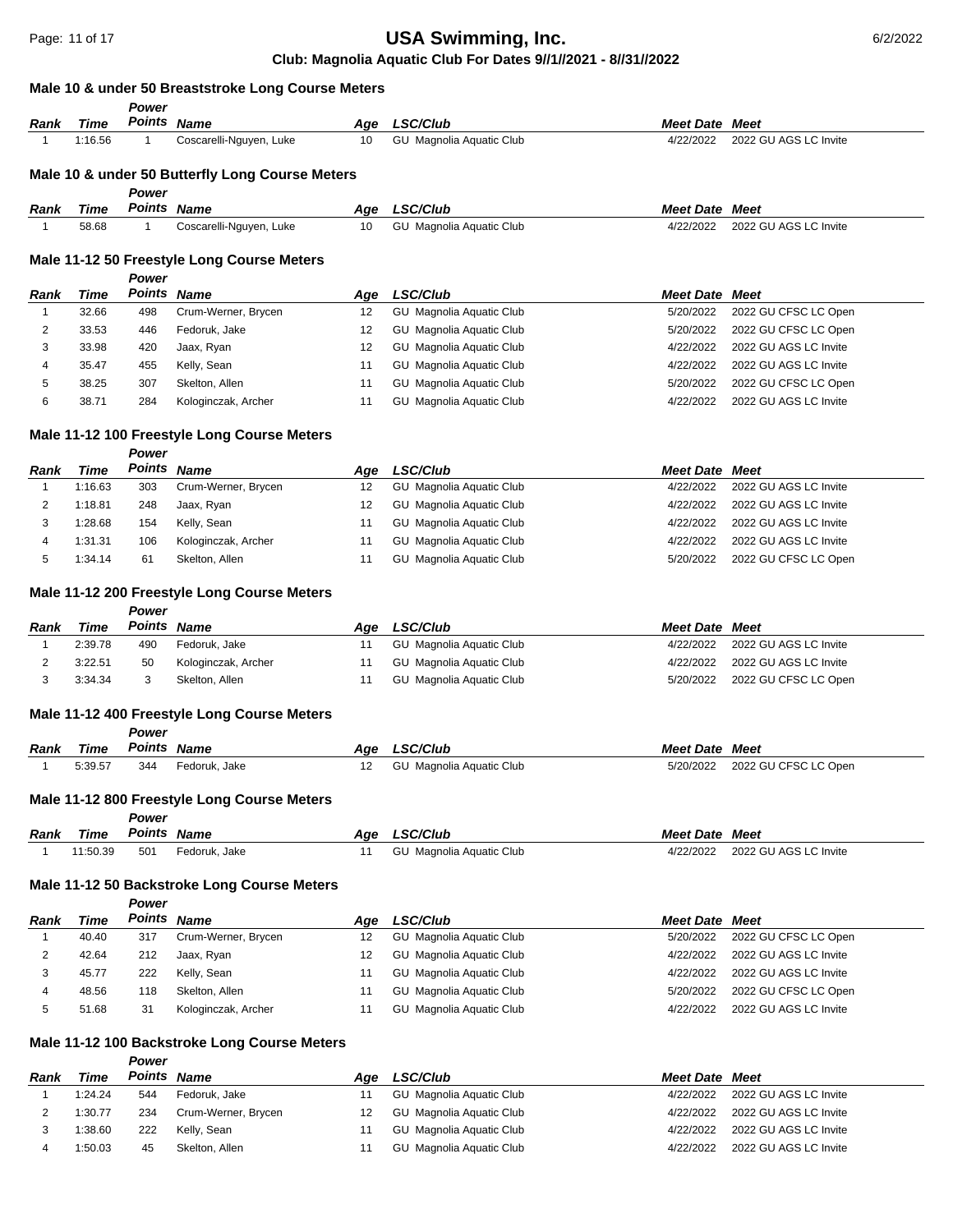# **Club: Magnolia Aquatic Club For Dates 9//1//2021 - 8//31//2022 USA Swimming, Inc. 12 of 17 of 17 of 17 of 17 of 17 of 17 of 17 of 17 of 17 of 17 of 17 of 17 of 17 of 17 of 17 of 17 of 17 of 17 of 17 of 17 of 17 of 17 of 17 of 17 of 17 of 17 of 17 of 17 of 17 of 17 of 17 of 17 of 17**

## **Male 11-12 200 Backstroke Long Course Meters**

|                |                | Power        |                                                     |           |                                      |                        |                                                |
|----------------|----------------|--------------|-----------------------------------------------------|-----------|--------------------------------------|------------------------|------------------------------------------------|
| Rank           | <b>Time</b>    |              | Points Name                                         | Age       | <b>LSC/Club</b>                      | <b>Meet Date Meet</b>  |                                                |
| 1              | 2:58.08        | 622          | Fedoruk, Jake                                       | 11        | GU Magnolia Aquatic Club             | 4/22/2022              | 2022 GU AGS LC Invite                          |
|                |                |              |                                                     |           |                                      |                        |                                                |
|                |                |              | Male 11-12 50 Breaststroke Long Course Meters       |           |                                      |                        |                                                |
|                |                | Power        |                                                     |           |                                      |                        |                                                |
| Rank           | Time           |              | Points Name                                         | Age       | LSC/Club                             | <b>Meet Date Meet</b>  |                                                |
| 1              | 43.94          | 347          | Fedoruk, Jake                                       | 12        | <b>GU</b> Magnolia Aquatic Club      | 5/20/2022              | 2022 GU CFSC LC Open                           |
| 2              | 50.23          | 101          | Jaax, Ryan                                          | 12        | <b>GU</b> Magnolia Aquatic Club      | 4/22/2022              | 2022 GU AGS LC Invite                          |
| 3              | 55.17          | 94           | Kelly, Sean                                         | 11        | <b>GU</b> Magnolia Aquatic Club      | 4/22/2022              | 2022 GU AGS LC Invite                          |
| 4              | 57.42          | 39           | Kologinczak, Archer                                 | 11        | GU Magnolia Aquatic Club             | 4/22/2022              | 2022 GU AGS LC Invite                          |
| 5              | 1:00.74        | $\mathbf{1}$ | Skelton, Allen                                      | 11        | GU Magnolia Aquatic Club             | 5/20/2022              | 2022 GU CFSC LC Open                           |
|                |                |              | Male 11-12 100 Breaststroke Long Course Meters      |           |                                      |                        |                                                |
|                |                | Power        |                                                     |           |                                      |                        |                                                |
| Rank           | Time           |              | Points Name                                         | Age       | <b>LSC/Club</b>                      | <b>Meet Date Meet</b>  |                                                |
| 1              | 1:34.48        | 406          | Fedoruk, Jake                                       | 12        | GU Magnolia Aquatic Club             | 5/20/2022              | 2022 GU CFSC LC Open                           |
| 2              | 1:42.16        | 251          | Jaax, Ryan                                          | 12        | GU Magnolia Aquatic Club             | 4/22/2022              | 2022 GU AGS LC Invite                          |
| 3              | 1:59.32        | 126          | Kelly, Sean                                         | 11        | GU Magnolia Aquatic Club             | 4/22/2022              | 2022 GU AGS LC Invite                          |
|                |                |              |                                                     |           |                                      |                        |                                                |
|                |                |              | Male 11-12 200 Breaststroke Long Course Meters      |           |                                      |                        |                                                |
|                |                | Power        |                                                     |           |                                      |                        |                                                |
| Rank           | Time           | Points       | <b>Name</b>                                         | Age       | <b>LSC/Club</b>                      | <b>Meet Date Meet</b>  |                                                |
| $\mathbf{1}$   | 3:28.95        | 595          | Fedoruk, Jake                                       | 11        | <b>GU</b> Magnolia Aquatic Club      | 4/22/2022              | 2022 GU AGS LC Invite                          |
|                |                |              |                                                     |           |                                      |                        |                                                |
|                |                |              | Male 11-12 50 Butterfly Long Course Meters          |           |                                      |                        |                                                |
|                |                | Power        | Points Name                                         |           |                                      |                        |                                                |
| Rank<br>1      | Time<br>39.11  | 272          | Fedoruk, Jake                                       | Age       | LSC/Club<br>GU Magnolia Aquatic Club | <b>Meet Date Meet</b>  | 2022 GU CFSC LC Open                           |
|                |                |              |                                                     | 12<br>12  | <b>GU</b> Magnolia Aquatic Club      | 5/20/2022<br>4/22/2022 |                                                |
| $\overline{c}$ | 42.65          | 126          | Jaax, Ryan                                          |           |                                      |                        | 2022 GU AGS LC Invite                          |
| 3<br>4         | 50.67<br>51.75 | 6<br>1       | Kologinczak, Archer                                 | 11<br>11  | GU Magnolia Aquatic Club             | 4/22/2022<br>4/22/2022 | 2022 GU AGS LC Invite<br>2022 GU AGS LC Invite |
|                |                |              | Skelton, Allen                                      |           | GU Magnolia Aquatic Club             |                        |                                                |
|                |                |              | Male 11-12 100 Butterfly Long Course Meters         |           |                                      |                        |                                                |
|                |                | Power        |                                                     |           |                                      |                        |                                                |
| Rank           | Time           |              | <b>Points Name</b>                                  | Age       | <b>LSC/Club</b>                      | <b>Meet Date Meet</b>  |                                                |
| 1              | 1:28.72        | 245          | Fedoruk, Jake                                       | 12        | GU Magnolia Aquatic Club             | 5/20/2022              | 2022 GU CFSC LC Open                           |
| 2              | 1:49.65        | $\mathbf{1}$ | Jaax, Ryan                                          | 12        | GU Magnolia Aquatic Club             | 4/22/2022              | 2022 GU AGS LC Invite                          |
|                |                |              |                                                     |           |                                      |                        |                                                |
|                |                |              | Male 11-12 200 Individual Medley Long Course Meters |           |                                      |                        |                                                |
|                |                | Power        |                                                     |           |                                      |                        |                                                |
| Rank           | Time           | Points       | <b>Name</b>                                         | Age       | <b>LSC/Club</b>                      | <b>Meet Date Meet</b>  |                                                |
| $\mathbf{1}$   | 2:58.40        | 543          | Fedoruk, Jake                                       | 11        | GU Magnolia Aquatic Club             | 4/22/2022              | 2022 GU AGS LC Invite                          |
|                |                |              |                                                     |           |                                      |                        |                                                |
|                |                | Power        | Male 13-14 50 Freestyle Long Course Meters          |           |                                      |                        |                                                |
| Rank           | Time           | Points       | <b>Name</b>                                         |           | <b>LSC/Club</b>                      | <b>Meet Date Meet</b>  |                                                |
| 1              | 28.99          | 540          | Bedolla, Jorge                                      | Age<br>14 | GU Magnolia Aquatic Club             | 5/20/2022              | 2022 GU CFSC LC Open                           |
| 2              | 29.01          | 538          | Hoffman Munoz, Matthew                              | 14        | <b>GU</b> Magnolia Aquatic Club      | 4/22/2022              | 2022 GU AGS LC Invite                          |
| 3              | 29.17          | 527          | Crossland, Kannen                                   | 14        | GU Magnolia Aquatic Club             | 4/22/2022              | 2022 GU AGS LC Invite                          |
| 4              | 30.72          | 416          | Hoffman Munoz, Robert                               | 14        | GU Magnolia Aquatic Club             | 5/20/2022              | 2022 GU CFSC LC Open                           |
| 5              | 31.67          | 445          | Merriken, Wyatt                                     | 13        | GU Magnolia Aquatic Club             | 5/20/2022              | 2022 GU CFSC LC Open                           |
| 6              | 32.70          | 284          | Katzenberger, Conner                                | 14        | GU Magnolia Aquatic Club             | 5/20/2022              | 2022 GU CFSC LC Open                           |
| 7              | 32.85          | 274          |                                                     |           |                                      |                        | 2022 GU AGS LC Invite                          |
|                |                |              | Kahanek, Nicolas                                    | 14        | GU Magnolia Aquatic Club             | 4/22/2022<br>4/22/2022 |                                                |
| 8              | 35.27          | 132          | Taylor, Patrick                                     | 14        | GU Magnolia Aquatic Club             |                        | 2022 GU AGS LC Invite                          |
|                |                |              | Male 13-14 100 Freestyle Long Course Meters         |           |                                      |                        |                                                |
|                |                | Power        |                                                     |           |                                      |                        |                                                |
| Rank           | <b>Time</b>    |              | Points Name                                         | Age       | LSC/Club                             | <b>Meet Date Meet</b>  |                                                |
| 1              | 59.87          | 645          | Crossland, Kannen                                   | 14        | GU Magnolia Aquatic Club             | 4/22/2022              | 2022 GU AGS LC Invite                          |
|                | 1.02.32        | 549          | Bedolla Jorge                                       | 14        | GU Magnolia Aquatic Club             | 4/22/2022              | 2022 GU AGS LC Invite                          |

| 59.87   | 645 | Crossland, Kannen      |    | GU Magnolia Aquatic Club | 4/22/2022 | 2022 GU AGS LC Invite |
|---------|-----|------------------------|----|--------------------------|-----------|-----------------------|
| 1:02.32 | 549 | Bedolla, Jorge         |    | GU Magnolia Aguatic Club | 4/22/2022 | 2022 GU AGS LC Invite |
| 1:03.86 | 492 | Hoffman Munoz, Matthew | 14 | GU Magnolia Aguatic Club | 4/22/2022 | 2022 GU AGS LC Invite |
| 1:05.63 | 429 | Hoffman Munoz, Robert  |    | GU Magnolia Aguatic Club | 4/22/2022 | 2022 GU AGS LC Invite |
|         |     |                        |    |                          |           |                       |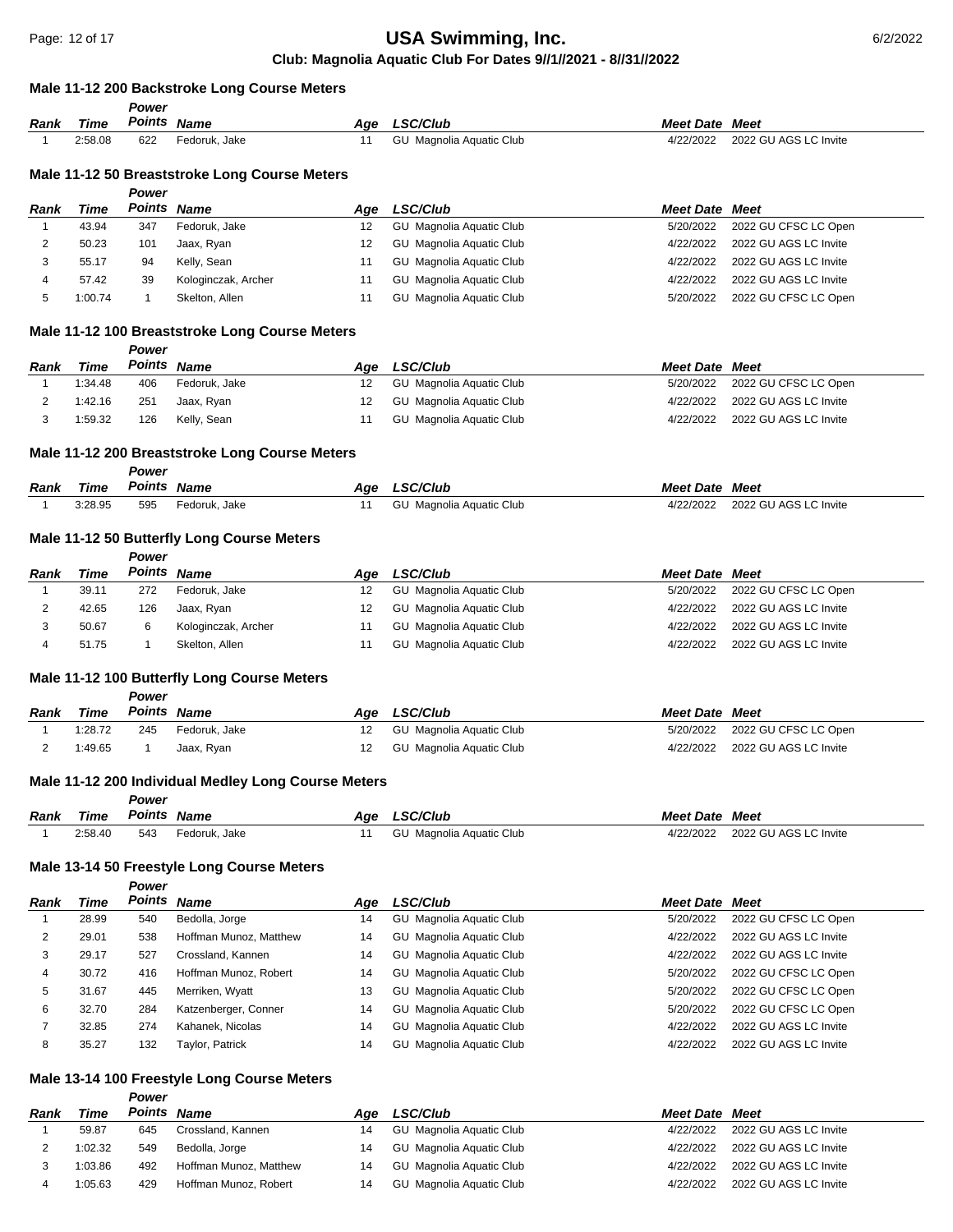#### **Male 13-14 100 Freestyle Long Course Meters**

*Power*

*Power*

|         | r ower |                      |                                                    |                 |                                                                                  |                       |
|---------|--------|----------------------|----------------------------------------------------|-----------------|----------------------------------------------------------------------------------|-----------------------|
| Time    |        |                      | Aae                                                | <b>LSC/Club</b> | <b>Meet Date Meet</b>                                                            |                       |
| 1:07.47 | 366    |                      | 14                                                 |                 | 4/22/2022                                                                        | 2022 GU AGS LC Invite |
| 1:08.73 | 396    |                      |                                                    |                 | 5/20/2022                                                                        | 2022 GU CFSC LC Open  |
| 1:17.67 | 88     | Katzenberger, Conner | 14                                                 |                 | 4/22/2022                                                                        | 2022 GU AGS LC Invite |
|         |        |                      | Points Name<br>McDaniel, Landon<br>Merriken, Wyatt |                 | GU Magnolia Aguatic Club<br>GU Magnolia Aguatic Club<br>GU Magnolia Aguatic Club |                       |

#### **Male 13-14 200 Freestyle Long Course Meters**

| Rank | Time    |     | Points Name            | Aae | <b>LSC/Club</b>                 | <b>Meet Date Meet</b> |                               |
|------|---------|-----|------------------------|-----|---------------------------------|-----------------------|-------------------------------|
|      | 2:05.32 | 724 | Crossland, Kannen      | 14  | GU Magnolia Aquatic Club        | 5/21/2022             | 2022 GU GULF Duel in the Pool |
|      | 2:14.69 | 537 | Bedolla, Jorge         | 14  | <b>GU</b> Magnolia Aquatic Club | 5/20/2022             | 2022 GU CFSC LC Open          |
|      | 2:21.41 | 417 | McDaniel, Landon       | 14  | <b>GU</b> Magnolia Aquatic Club | 4/22/2022             | 2022 GU AGS LC Invite         |
| 4    | 2:22.70 | 395 | Hoffman Munoz, Matthew | 14  | GU Magnolia Aquatic Club        | 5/20/2022             | 2022 GU CFSC LC Open          |
| 5    | 2:25.30 | 353 | Hoffman Munoz, Robert  | 14  | <b>GU</b> Magnolia Aquatic Club | 5/20/2022             | 2022 GU CFSC LC Open          |
| 6    | 2:28.67 | 395 | Merriken, Wyatt        | 13  | GU Magnolia Aquatic Club        | 5/20/2022             | 2022 GU CFSC LC Open          |
|      | 3:03.36 |     | Katzenberger, Conner   | 14  | GU Magnolia Aquatic Club        | 5/20/2022             | 2022 GU CFSC LC Open          |

## **Male 13-14 400 Freestyle Long Course Meters**

*Power*

*Power*

*Power*

*Power*

*Power*

| Rank | Time    | Points | Name              | Aae | <b>LSC/Club</b>          | <b>Meet Date Meet</b> |                               |
|------|---------|--------|-------------------|-----|--------------------------|-----------------------|-------------------------------|
|      | 4:19.08 | 801    | Crossland, Kannen | 14  | GU Magnolia Aquatic Club | 5/21/2022             | 2022 GU GULF Duel in the Pool |
|      | 4:51.21 | 499    | McDaniel, Landon  |     | GU Magnolia Aquatic Club | 5/20/2022             | 2022 GU CFSC LC Open          |
|      | 5:16.00 | 388    | Merriken, Wyatt   | 13. | GU Magnolia Aquatic Club | 5/20/2022             | 2022 GU CFSC LC Open          |

## **Male 13-14 800 Freestyle Long Course Meters**

| Rank | <b>Time</b> | Points | Name              | Aae | <b>LSC/Club</b>          | <b>Meet Date Meet</b> |                               |
|------|-------------|--------|-------------------|-----|--------------------------|-----------------------|-------------------------------|
|      | 8:52.05     | 821    | Crossland, Kannen |     | GU Magnolia Aguatic Club | 5/21/2022             | 2022 GU GULF Duel in the Pool |
|      | 9:55.00     | 528    | McDaniel, Landon  | 14  | GU Magnolia Aquatic Club | 4/22/2022             | 2022 GU AGS LC Invite         |
|      | 11:24.36    | 207    | Kahanek. Nicolas  |     | GU Magnolia Aguatic Club | 4/22/2022             | 2022 GU AGS LC Invite         |

## **Male 13-14 1500 Freestyle Long Course Meters**

| Rank | Time     | Points Name |                  | Age LSC/Club                | <b>Meet Date Meet</b> |                                |
|------|----------|-------------|------------------|-----------------------------|-----------------------|--------------------------------|
|      | 18:53.35 | 564         | McDaniel. Landon | 14 GU Magnolia Aquatic Club |                       | 5/20/2022 2022 GU CFSC LC Open |
|      | 21:22.81 | 355         | Merriken, Wyatt  | GU Magnolia Aquatic Club    |                       | 5/20/2022 2022 GU CFSC LC Open |

#### **Male 13-14 50 Backstroke Long Course Meters**

| Rank | Time  | Points | <b>Name</b>            | Aae | <b>LSC/Club</b>          | <b>Meet Date Meet</b> |                       |
|------|-------|--------|------------------------|-----|--------------------------|-----------------------|-----------------------|
|      | 34.72 | 428    | Crossland, Kannen      | 14  | GU Magnolia Aguatic Club | 4/22/2022             | 2022 GU AGS LC Invite |
|      | 36.68 | 307    | McDaniel, Landon       | 14  | GU Magnolia Aguatic Club | 4/22/2022             | 2022 GU AGS LC Invite |
|      | 36.73 | 304    | Hoffman Munoz, Robert  | 14  | GU Magnolia Aguatic Club | 4/22/2022             | 2022 GU AGS LC Invite |
|      | 36.80 | 300    | Hoffman Munoz, Matthew | 14  | GU Magnolia Aguatic Club | 4/22/2022             | 2022 GU AGS LC Invite |

## **Male 13-14 100 Backstroke Long Course Meters**

| Rank | Time    |     | Points Name            | Aae | <b>LSC/Club</b>          | <b>Meet Date Meet</b> |                       |
|------|---------|-----|------------------------|-----|--------------------------|-----------------------|-----------------------|
|      | 1:14.80 | 422 | Bedolla, Jorge         | 14  | GU Magnolia Aquatic Club | 4/22/2022             | 2022 GU AGS LC Invite |
|      | 1:17.89 | 332 | McDaniel, Landon       | 14  | GU Magnolia Aguatic Club | 4/22/2022             | 2022 GU AGS LC Invite |
|      | 1:20.22 | 269 | Hoffman Munoz, Matthew | 14  | GU Magnolia Aguatic Club | 5/20/2022             | 2022 GU CFSC LC Open  |
|      | 1:21.38 | 239 | Hoffman Munoz, Robert  | 14  | GU Magnolia Aquatic Club | 4/22/2022             | 2022 GU AGS LC Invite |
|      | :26.50  | 122 | Kahanek, Nicolas       | 14  | GU Magnolia Aquatic Club | 4/22/2022             | 2022 GU AGS LC Invite |

#### **Male 13-14 200 Backstroke Long Course Meters**

|  |  | Power |
|--|--|-------|
|  |  |       |

| Rank                                          | Time    | Points | Name             | Aae | <b>LSC/Club</b>          | <b>Meet Date Meet</b> |                       |  |  |
|-----------------------------------------------|---------|--------|------------------|-----|--------------------------|-----------------------|-----------------------|--|--|
|                                               | 2:40.42 | 415    | McDaniel. Landon | 14  | GU Magnolia Aquatic Club | 4/22/2022             | 2022 GU AGS LC Invite |  |  |
| Male 13-14.50 Breaststroke Long Course Meters |         |        |                  |     |                          |                       |                       |  |  |

#### **Male 13-14 50 Breaststroke Long Course Meters**

|             |       | Power  |                        |     |                          |                       |                       |
|-------------|-------|--------|------------------------|-----|--------------------------|-----------------------|-----------------------|
| <b>Rank</b> | Time  | Points | Name                   | Aae | <b>LSC/Club</b>          | <b>Meet Date Meet</b> |                       |
|             | 39.78 | 340    | Hoffman Munoz. Matthew |     | GU Magnolia Aguatic Club | 4/22/2022             | 2022 GU AGS LC Invite |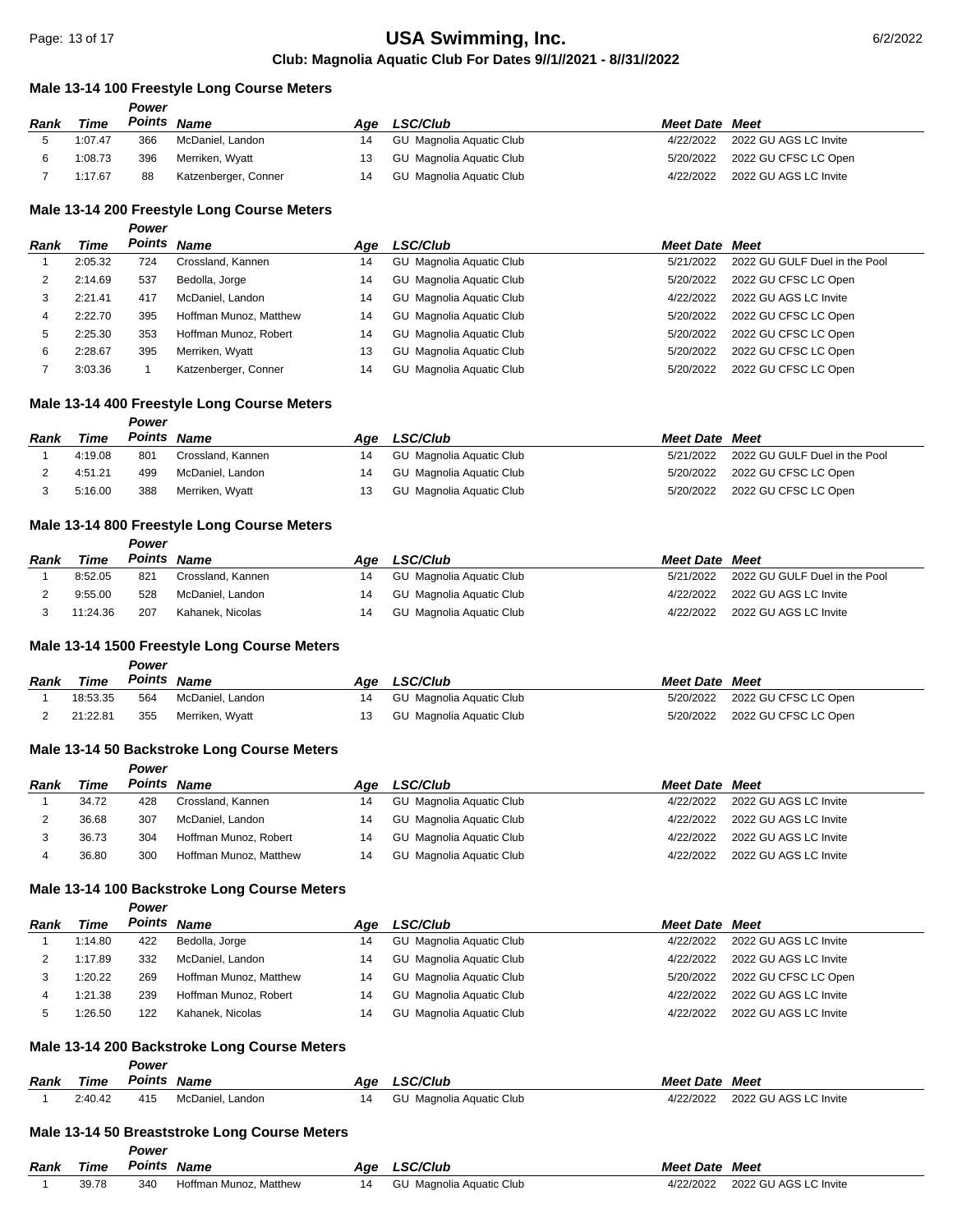#### **Male 13-14 50 Breaststroke Long Course Meters**

|      |       | Power  |                       |     |                          |                       |                       |
|------|-------|--------|-----------------------|-----|--------------------------|-----------------------|-----------------------|
| Rank | Time  | Points | <b>Name</b>           | Aae | <b>LSC/Club</b>          | <b>Meet Date Meet</b> |                       |
| ∸    | 42.49 | 202    | Katzenberger, Conner  | 14  | GU Magnolia Aquatic Club | 4/22/2022             | 2022 GU AGS LC Invite |
|      | 43.54 | 155    | Hoffman Munoz, Robert | 14  | GU Magnolia Aquatic Club | 4/22/2022             | 2022 GU AGS LC Invite |
|      | 48.13 |        | Taylor, Patrick       | 14  | GU Magnolia Aguatic Club | 4/22/2022             | 2022 GU AGS LC Invite |
|      |       |        |                       |     |                          |                       |                       |

#### **Male 13-14 100 Breaststroke Long Course Meters**

*Power*

*Power*

*Power*

*Power*

*Power*

|      |         | - - - - - - |                        |     |                          |                       |                       |
|------|---------|-------------|------------------------|-----|--------------------------|-----------------------|-----------------------|
| Rank | Time    | Points      | Name                   | Aae | <b>LSC/Club</b>          | <b>Meet Date Meet</b> |                       |
|      | 1:24.60 | 420         | Hoffman Munoz, Matthew | 14  | GU Magnolia Aguatic Club | 5/20/2022             | 2022 GU CFSC LC Open  |
|      | 1:32.12 | 238         | Hoffman Munoz, Robert  |     | GU Magnolia Aquatic Club | 5/20/2022             | 2022 GU CFSC LC Open  |
|      | 1:42.26 | 50          | Katzenberger, Conner   |     | GU Magnolia Aquatic Club | 4/22/2022             | 2022 GU AGS LC Invite |

#### **Male 13-14 200 Breaststroke Long Course Meters**

| Rank | Time    | Points Name |                      | Aae | <b>LSC/Club</b>             | <b>Meet Date Meet</b> |                                |
|------|---------|-------------|----------------------|-----|-----------------------------|-----------------------|--------------------------------|
|      | 3:16.98 | 374         | Merriken, Wyatt      |     | 13 GU Magnolia Aquatic Club |                       | 5/20/2022 2022 GU CFSC LC Open |
|      | 3:53.13 |             | Katzenberger, Conner |     | 14 GU Magnolia Aquatic Club |                       | 5/20/2022 2022 GU CFSC LC Open |

## **Male 13-14 50 Butterfly Long Course Meters**

| Rank | Time  | Points | Name                   | Aae | <b>LSC/Club</b>          | <b>Meet Date Meet</b> |                       |
|------|-------|--------|------------------------|-----|--------------------------|-----------------------|-----------------------|
|      | 31.21 | 540    | Hoffman Munoz, Matthew | 14  | GU Magnolia Aguatic Club | 4/22/2022             | 2022 GU AGS LC Invite |
|      | 31.57 | 513    | Bedolla, Jorge         | 14  | GU Magnolia Aquatic Club | 4/22/2022             | 2022 GU AGS LC Invite |
|      | 35.89 | 227    | Hoffman Munoz, Robert  |     | GU Magnolia Aguatic Club | 4/22/2022             | 2022 GU AGS LC Invite |

## **Male 13-14 100 Butterfly Long Course Meters**

| Rank | Time Points Name |     |                        | Age LSC/Club                | <b>Meet Date Meet</b> |                                |
|------|------------------|-----|------------------------|-----------------------------|-----------------------|--------------------------------|
|      | 1:09.14          | 498 | Bedolla, Jorge         | 14 GU Magnolia Aguatic Club |                       | 5/20/2022 2022 GU CFSC LC Open |
|      | 1:11.12          | 433 | Hoffman Munoz, Matthew | 14 GU Magnolia Aquatic Club |                       | 5/20/2022 2022 GU CFSC LC Open |

#### **Male 13-14 200 Butterfly Long Course Meters**

*Rank Time Power Points Name Age LSC/Club Meet Date Meet* 1 2:38.22 440 Bedolla, Jorge 14 GU Magnolia Aquatic Club 5/20/2022 2022 GU CFSC LC Open 2 3:12.01 143 Merriken, Wyatt 13 GU Magnolia Aquatic Club 5/20/2022 2022 GU CFSC LC Open

#### **Male 13-14 200 Individual Medley Long Course Meters**

| Rank | Time    | Points | Name                  | Age LSC/Club             | <b>Meet Date Meet</b> |                                |
|------|---------|--------|-----------------------|--------------------------|-----------------------|--------------------------------|
|      | 2:37.72 | 463    | Bedolla, Jorge        | GU Magnolia Aguatic Club |                       | 5/20/2022 2022 GU CFSC LC Open |
|      | 2:49.05 | 302    | Hoffman Munoz, Robert | GU Magnolia Aquatic Club | 5/20/2022             | 2022 GU CFSC LC Open           |

#### **Male 13-14 400 Individual Medley Long Course Meters**

*Power*

| Rank | ïme    | Points | Name                                  | Age | <sup>∙</sup> ″Club<br>. <i>. .</i> | <b>Meet Date</b> | Meet                  |
|------|--------|--------|---------------------------------------|-----|------------------------------------|------------------|-----------------------|
|      | 5:10.7 | 661    | ≿rossland.<br>Kannen<br>$\sim$ $\sim$ | 14  | เ Aɑuatic Club<br>GL.<br>Magnolia  | 22/2022          | 2022 GU AGS LC Invite |

#### **Male 15-16 50 Freestyle Long Course Meters**

*Power*

| <b>Rank</b> | Time  |     | Points Name             | Age | LSC/Club                 | <b>Meet Date Meet</b> |                       |
|-------------|-------|-----|-------------------------|-----|--------------------------|-----------------------|-----------------------|
|             | 27.68 | 592 | Sanchez-Garcia, Rodrigo | 15  | GU Magnolia Aquatic Club | 5/20/2022             | 2022 GU CFSC LC Open  |
| ∼           | 28.52 | 494 | Kelly, Jack             | 16  | GU Magnolia Aquatic Club | 4/22/2022             | 2022 GU AGS LC Invite |
|             | 28.87 | 502 | Russell, David          | 15  | GU Magnolia Aquatic Club | 5/20/2022             | 2022 GU CFSC LC Open  |
|             | 28.89 | 466 | Kholodnyi, Ilya         | 16  | GU Magnolia Aquatic Club | 5/20/2022             | 2022 GU CFSC LC Open  |
|             | 29.20 | 478 | Fedoruk, Benjamin       | 15  | GU Magnolia Aquatic Club | 5/20/2022             | 2022 GU CFSC LC Open  |
|             | 29.58 | 416 | George, Holden          | 16  | GU Magnolia Aquatic Club | 4/22/2022             | 2022 GU AGS LC Invite |

#### **Male 15-16 100 Freestyle Long Course Meters**

|             |             | Power       |             |                             |                       |                                 |
|-------------|-------------|-------------|-------------|-----------------------------|-----------------------|---------------------------------|
| <b>Rank</b> | <b>Time</b> | Points Name |             | Age LSC/Club                | <b>Meet Date Meet</b> |                                 |
|             | 54.64       | 761         | Jones. Dean | 16 GU Magnolia Aquatic Club |                       | 4/22/2022 2022 GU AGS LC Invite |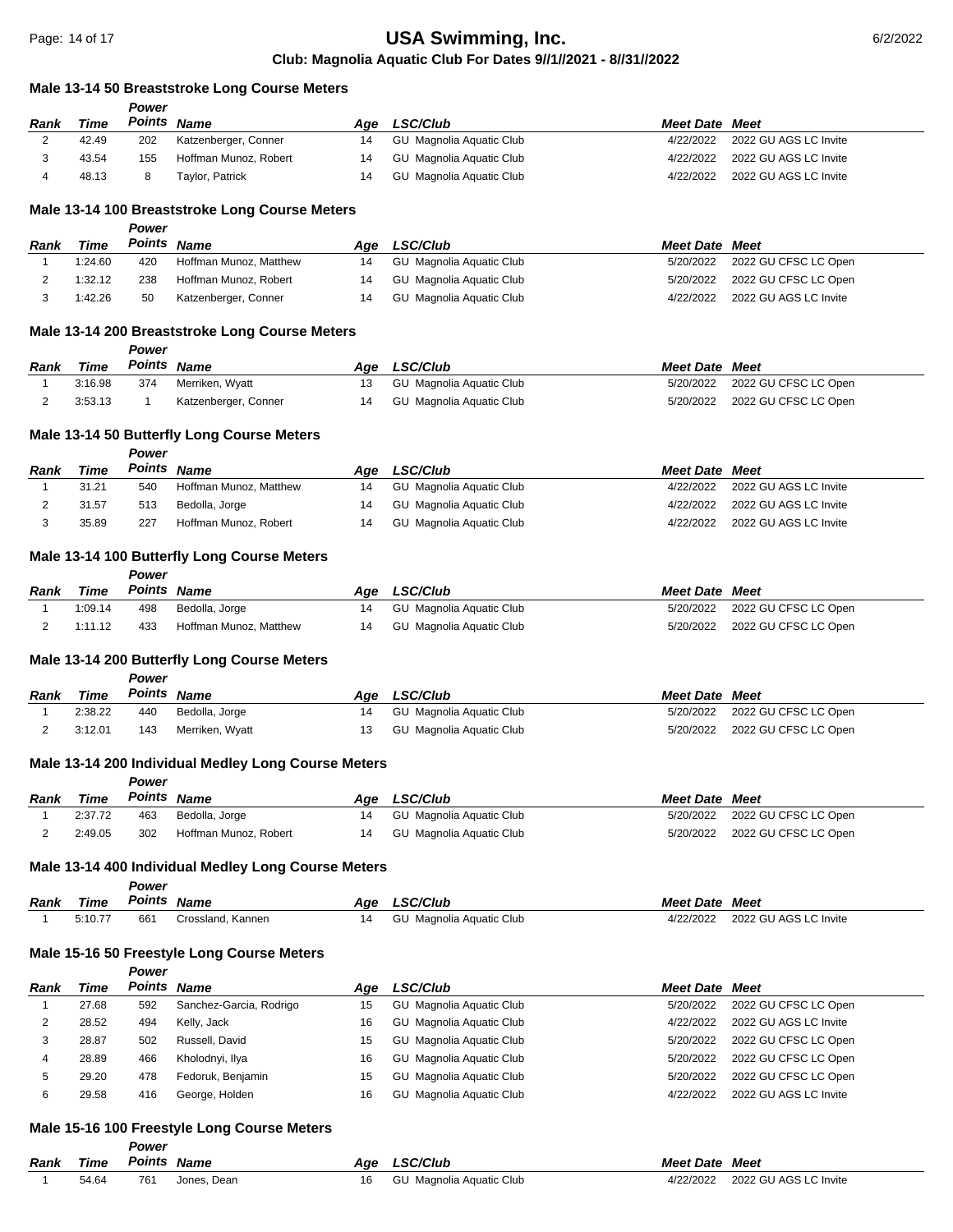#### **Male 15-16 100 Freestyle Long Course Meters**

|      |         | Power |                         |     |                                 |                       |                       |
|------|---------|-------|-------------------------|-----|---------------------------------|-----------------------|-----------------------|
| Rank | Time    |       | Points Name             | Aae | <b>LSC/Club</b>                 | <b>Meet Date Meet</b> |                       |
| 2    | 59.66   | 599   | Sanchez-Garcia, Rodrigo | 15  | GU Magnolia Aguatic Club        | 4/22/2022             | 2022 GU AGS LC Invite |
| 3    | 1:01.66 | 473   | Kelly, Jack             | 16  | <b>GU</b> Magnolia Aquatic Club | 4/22/2022             | 2022 GU AGS LC Invite |
| 4    | 1:02.32 | 496   | Fedoruk, Benjamin       | 15  | <b>GU</b> Magnolia Aquatic Club | 4/22/2022             | 2022 GU AGS LC Invite |
| 5    | 1:03.91 | 437   | Russell, David          | 15  | <b>GU</b> Magnolia Aquatic Club | 4/22/2022             | 2022 GU AGS LC Invite |
| 6    | 1:04.34 | 376   | George, Holden          | 16  | <b>GU</b> Magnolia Aquatic Club | 4/22/2022             | 2022 GU AGS LC Invite |
|      | 1:04.97 | 354   | Kholodnyi, Ilya         | 16  | <b>GU</b> Magnolia Aquatic Club | 5/20/2022             | 2022 GU CFSC LC Open  |

#### **Male 15-16 200 Freestyle Long Course Meters**

|      |         | Power       |                         |     |                                 |                       |                               |
|------|---------|-------------|-------------------------|-----|---------------------------------|-----------------------|-------------------------------|
| Rank | Time    | Points Name |                         | Aqe | LSC/Club                        | <b>Meet Date Meet</b> |                               |
|      | 1:56.94 | 801         | Jones, Dean             | 16  | GU Magnolia Aquatic Club        | 5/21/2022             | 2022 GU GULF Duel in the Pool |
|      | 2:11.89 | 538         | Sanchez-Garcia, Rodrigo | 15  | GU Magnolia Aquatic Club        | 5/20/2022             | 2022 GU CFSC LC Open          |
| 3    | 2:14.52 | 488         | Fedoruk, Benjamin       | 15  | GU Magnolia Aquatic Club        | 4/22/2022             | 2022 GU AGS LC Invite         |
| 4    | 2:18.54 | 416         | Russell, David          | 15  | <b>GU</b> Magnolia Aquatic Club | 4/22/2022             | 2022 GU AGS LC Invite         |
| 5    | 2:21.87 | 315         | George, Holden          | 16  | <b>GU</b> Magnolia Aquatic Club | 4/22/2022             | 2022 GU AGS LC Invite         |
| 6    | 2:23.40 | 292         | Kelly, Jack             | 16  | GU Magnolia Aquatic Club        | 4/22/2022             | 2022 GU AGS LC Invite         |
|      | 2:30.84 | 187         | Kholodnyi, Ilya         | 16  | GU Magnolia Aquatic Club        | 5/20/2022             | 2022 GU CFSC LC Open          |

## **Male 15-16 400 Freestyle Long Course Meters**

*Power*

| Rank | Time    |     | Points Name             | Aae | <b>LSC/Club</b>          | <b>Meet Date Meet</b> |                               |
|------|---------|-----|-------------------------|-----|--------------------------|-----------------------|-------------------------------|
|      | 4:07.27 | 805 | Jones, Dean             | 16  | GU Magnolia Aquatic Club | 5/21/2022             | 2022 GU GULF Duel in the Pool |
|      | 4:34.76 | 563 | Sanchez-Garcia, Rodrigo | 15  | GU Magnolia Aquatic Club | 5/20/2022             | 2022 GU CFSC LC Open          |
|      | 4:44.54 | 476 | Fedoruk, Benjamin       | 15  | GU Magnolia Aquatic Club | 4/22/2022             | 2022 GU AGS LC Invite         |
|      | 4:56.49 | 378 | Russell, David          | 15  | GU Magnolia Aquatic Club | 5/20/2022             | 2022 GU CFSC LC Open          |
|      | 5:00.63 | 317 | George, Holden          | 16  | GU Magnolia Aguatic Club | 4/22/2022             | 2022 GU AGS LC Invite         |

## **Male 15-16 800 Freestyle Long Course Meters**

#### *Power*

*Power*

*Power*

| <b>Rank</b> | Time    | <b>Points Name</b> |                   | Age | <b>LSC/Club</b>          | <b>Meet Date Meet</b> |                                 |
|-------------|---------|--------------------|-------------------|-----|--------------------------|-----------------------|---------------------------------|
|             | 9:48.89 | 493                | Fedoruk, Benjamin | 15  | GU Magnolia Aquatic Club |                       | 4/22/2022 2022 GU AGS LC Invite |

#### **Male 15-16 50 Backstroke Long Course Meters**

| Rank | Time  | Points Name |                         | Age LSC/Club                | <b>Meet Date Meet</b> |                                 |
|------|-------|-------------|-------------------------|-----------------------------|-----------------------|---------------------------------|
|      | 33.70 | 436         | Sanchez-Garcia, Rodrigo | 15 GU Magnolia Aquatic Club |                       | 4/22/2022 2022 GU AGS LC Invite |
|      | 38.52 | 112         | Kholodnyi, Ilya         | GU Magnolia Aquatic Club    |                       | 4/22/2022 2022 GU AGS LC Invite |

## **Male 15-16 100 Backstroke Long Course Meters**

| Rank | Time    | Points | Name                    |    | Age LSC/Club             | <b>Meet Date Meet</b> |                                |
|------|---------|--------|-------------------------|----|--------------------------|-----------------------|--------------------------------|
|      | 1:12.65 | 428    | Sanchez-Garcia, Rodrigo | 15 | GU Magnolia Aguatic Club | 4/22/2022             | 2022 GU AGS LC Invite          |
|      | 1:14.55 | 318    | Kellv. Jack             | 16 | GU Magnolia Aguatic Club | 4/22/2022             | 2022 GU AGS LC Invite          |
|      | 1:25.15 | 66     | Kholodnvi. Ilva         | 16 | GU Magnolia Aquatic Club |                       | 5/20/2022 2022 GU CFSC LC Open |

## **Male 15-16 200 Backstroke Long Course Meters**

|             |         | Power       |                         |    |                          |                       |                                |
|-------------|---------|-------------|-------------------------|----|--------------------------|-----------------------|--------------------------------|
| <b>Rank</b> | Time    | Points Name |                         |    | Age LSC/Club             | <b>Meet Date Meet</b> |                                |
|             | 2:42.61 | 333         | Sanchez-Garcia, Rodrigo | 15 | GU Magnolia Aguatic Club |                       | 5/20/2022 2022 GU CFSC LC Open |
|             | 2:42.76 | 291         | Kelly, Jack             | 16 | GU Magnolia Aguatic Club | 4/22/2022             | 2022 GU AGS LC Invite          |

#### **Male 15-16 50 Breaststroke Long Course Meters**

|      |       | Power  |                   |     |                          |                       |                       |
|------|-------|--------|-------------------|-----|--------------------------|-----------------------|-----------------------|
| Rank | Time  | Points | Name              | Aae | <b>LSC/Club</b>          | <b>Meet Date Meet</b> |                       |
|      | 34.60 | 609    | Russell, David    | 15  | GU Magnolia Aquatic Club | 4/22/2022             | 2022 GU AGS LC Invite |
|      | 37.24 | 439    | Fedoruk, Benjamin | 15  | GU Magnolia Aquatic Club | 4/22/2022             | 2022 GU AGS LC Invite |
|      | 41.38 | 173    | Kelly, Jack       | 16  | GU Magnolia Aguatic Club | 4/22/2022             | 2022 GU AGS LC Invite |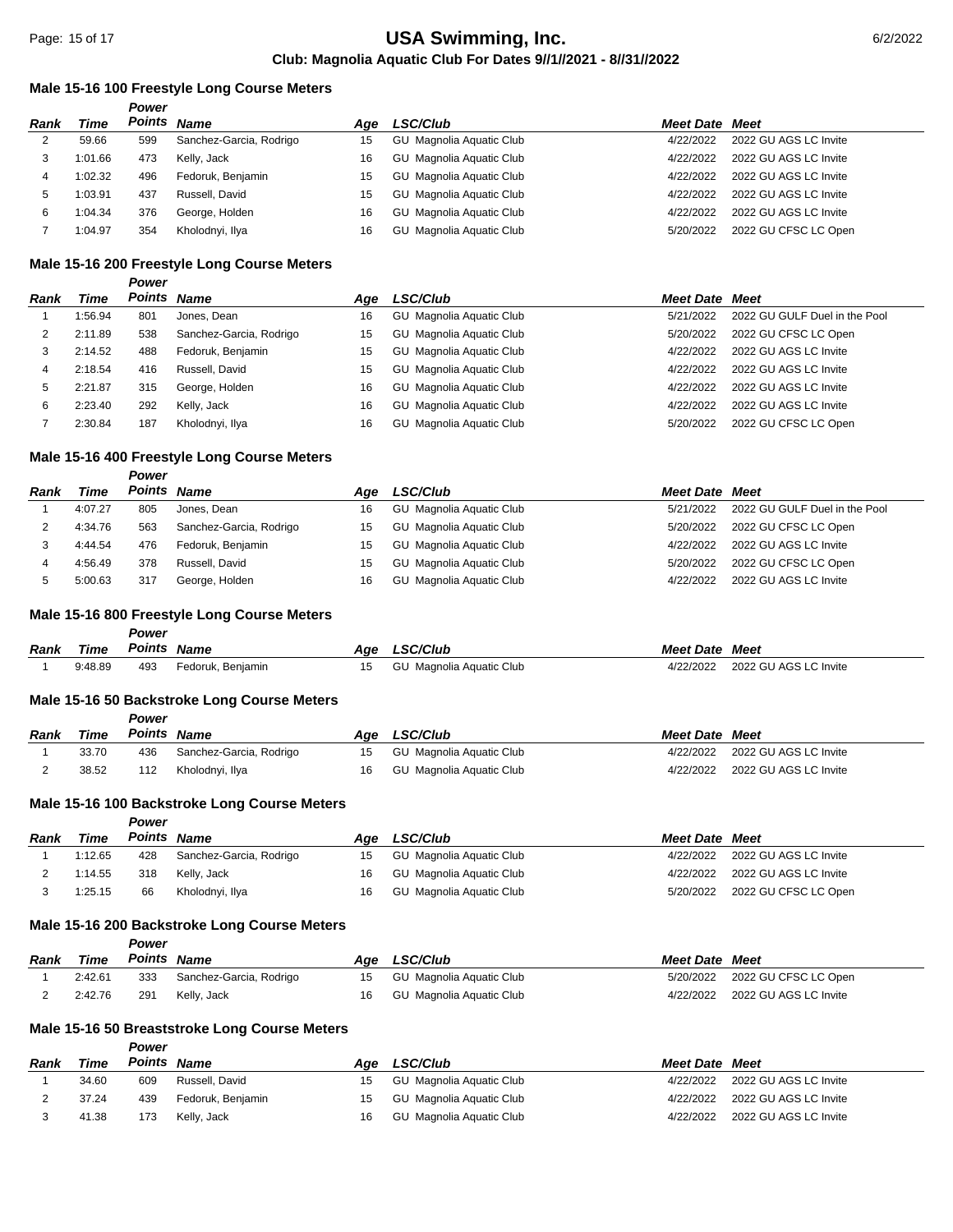## **Male 15-16 100 Breaststroke Long Course Meters**

|      |         | Power |                         |     |                          |                       |                       |
|------|---------|-------|-------------------------|-----|--------------------------|-----------------------|-----------------------|
| Rank | Time    |       | Points Name             | Aae | <b>LSC/Club</b>          | <b>Meet Date Meet</b> |                       |
|      | 1:16.35 | 604   | Russell, David          | 15  | GU Magnolia Aguatic Club | 5/20/2022             | 2022 GU CFSC LC Open  |
|      | 1:20.95 | 471   | Fedoruk, Benjamin       | 15  | GU Magnolia Aquatic Club | 5/20/2022             | 2022 GU CFSC LC Open  |
| 3    | 1:23.71 | 352   | George, Holden          | 16  | GU Magnolia Aquatic Club | 4/22/2022             | 2022 GU AGS LC Invite |
| 4    | 1:25.52 | 349   | Sanchez-Garcia, Rodrigo | 15  | GU Magnolia Aquatic Club | 4/22/2022             | 2022 GU AGS LC Invite |
|      | 1:35.05 | 100   | Kelly, Jack             | 16  | GU Magnolia Aquatic Club | 4/22/2022             | 2022 GU AGS LC Invite |

#### **Male 15-16 200 Breaststroke Long Course Meters**

|      |         | Power       |                |    |                          |                       |                                |
|------|---------|-------------|----------------|----|--------------------------|-----------------------|--------------------------------|
| Rank | Time    | Points Name |                |    | Age LSC/Club             | <b>Meet Date Meet</b> |                                |
|      | 2:47.07 | 576         | Russell, David | 15 | GU Magnolia Aguatic Club |                       | 5/20/2022 2022 GU CFSC LC Open |
|      | 3:01.09 | 394         | George, Holden | 16 | GU Magnolia Aquatic Club | 4/22/2022             | 2022 GU AGS LC Invite          |

## **Male 15-16 50 Butterfly Long Course Meters**

*Power*

*Power*

*Power*

*Power*

| Time  |     |                 | Aae         | <b>LSC/Club</b> | <b>Meet Date Meet</b>                                                                                        |                       |
|-------|-----|-----------------|-------------|-----------------|--------------------------------------------------------------------------------------------------------------|-----------------------|
| 26.60 | 813 | Jones, Dean     | 16          |                 | 4/22/2022                                                                                                    | 2022 GU AGS LC Invite |
| 33.02 | 333 | Russell, David  | 15          |                 | 4/22/2022                                                                                                    | 2022 GU AGS LC Invite |
| 33.38 | 278 | Kholodnyi, Ilya | 16          |                 | 4/22/2022                                                                                                    | 2022 GU AGS LC Invite |
| 34.12 | 232 | George, Holden  | 16          |                 | 4/22/2022                                                                                                    | 2022 GU AGS LC Invite |
|       |     |                 | Points Name |                 | GU Magnolia Aguatic Club<br>GU Magnolia Aguatic Club<br>GU Magnolia Aguatic Club<br>GU Magnolia Aquatic Club |                       |

#### **Male 15-16 100 Butterfly Long Course Meters**

| Rank | Time    | Points Name |                 | Aae | <b>LSC/Club</b>          | <b>Meet Date Meet</b> |                                         |
|------|---------|-------------|-----------------|-----|--------------------------|-----------------------|-----------------------------------------|
|      | 56.78   | 853         | Jones. Dean     | 16  | GU Magnolia Aguatic Club |                       | 5/21/2022 2022 GU GULF Duel in the Pool |
|      | 1:16.41 | 178         | Kelly, Jack     | 16  | GU Magnolia Aguatic Club |                       | 4/22/2022 2022 GU AGS LC Invite         |
|      | 1:16.53 | 175         | Kholodnyi, Ilya | 16  | GU Magnolia Aguatic Club |                       | 5/20/2022 2022 GU CFSC LC Open          |
|      | 1:21.03 | 99          | Russell, David  | 15  | GU Magnolia Aquatic Club |                       | 5/20/2022 2022 GU CFSC LC Open          |

#### **Male 15-16 200 Butterfly Long Course Meters**

| Rank | Time    | Points | <b>Name</b> | Age | <b>LSC/Club</b>          | <b>Meet Date</b> | Meet                          |
|------|---------|--------|-------------|-----|--------------------------|------------------|-------------------------------|
|      | 2:04.56 | 876    | Jones. Dean |     | GU Magnolia Aguatic Club | 5/21/2022        | 2022 GU GULF Duel in the Pool |

#### **Male 15-16 200 Individual Medley Long Course Meters**

|             |             | .      |                 |     |                          |                       |                                |
|-------------|-------------|--------|-----------------|-----|--------------------------|-----------------------|--------------------------------|
| <b>Rank</b> | <b>Time</b> | Points | Name            | Aae | <b>LSC/Club</b>          | <b>Meet Date Meet</b> |                                |
|             | 2:15.75     | 744    | Jones. Dean     | 16  | GU Magnolia Aguatic Club | 4/22/2022             | 2022 GU AGS LC Invite          |
|             | 2:39.07     | 356    | Russell, David  | 15  | GU Magnolia Aguatic Club | 5/20/2022             | 2022 GU CFSC LC Open           |
|             | 2:55.84     | 144    | Kholodnyi, Ilya | 16  | GU Magnolia Aguatic Club |                       | 5/20/2022 2022 GU CFSC LC Open |

#### **Male 17-18 50 Freestyle Long Course Meters**

|      |             | Power  |                |     |                          |                       |                       |
|------|-------------|--------|----------------|-----|--------------------------|-----------------------|-----------------------|
| Rank | <b>Time</b> | Points | <b>Name</b>    | Aae | <b>LSC/Club</b>          | <b>Meet Date Meet</b> |                       |
|      | 25.39       | 709    | Brooks, Joshua |     | GU Magnolia Aquatic Club | 4/22/2022             | 2022 GU AGS LC Invite |
|      | 26.14       | 648    | Scott, Nathan  |     | GU Magnolia Aquatic Club | 4/22/2022             | 2022 GU AGS LC Invite |

#### **Male 17-18 100 Freestyle Long Course Meters**

|      |       | Power       |                |     |                          |                       |                       |
|------|-------|-------------|----------------|-----|--------------------------|-----------------------|-----------------------|
| Rank | Time  | Points Name |                | Aae | <b>LSC/Club</b>          | <b>Meet Date Meet</b> |                       |
|      | 55.83 | 675         | Brooks. Joshua |     | GU Magnolia Aquatic Club | 4/22/2022             | 2022 GU AGS LC Invite |
|      | 58.10 | 579         | Scott, Nathan  |     | GU Magnolia Aguatic Club | 4/22/2022             | 2022 GU AGS LC Invite |

#### **Male 17-18 200 Freestyle Long Course Meters**

| <b>Rank</b> | Time    | Power<br>Points Name |                                             | Aae | <b>LSC/Club</b>          | <b>Meet Date Meet</b> |                       |
|-------------|---------|----------------------|---------------------------------------------|-----|--------------------------|-----------------------|-----------------------|
|             | 2:03.51 | 626                  | Brooks, Joshua                              | 17  | GU Magnolia Aguatic Club | 4/22/2022             | 2022 GU AGS LC Invite |
|             |         | <b>DAUGH</b>         | Male 17-18 400 Freestyle Long Course Meters |     |                          |                       |                       |

| Rank | Time    | r ower<br><b>Points Name</b> |                | Age | <b>_SC/Club</b>          | <b>Meet Date Meet</b> |                      |
|------|---------|------------------------------|----------------|-----|--------------------------|-----------------------|----------------------|
|      | 4:26.59 | 586                          | Brooks, Joshua |     | GU Magnolia Aguatic Club | 5/20/2022             | 2022 GU CFSC LC Open |